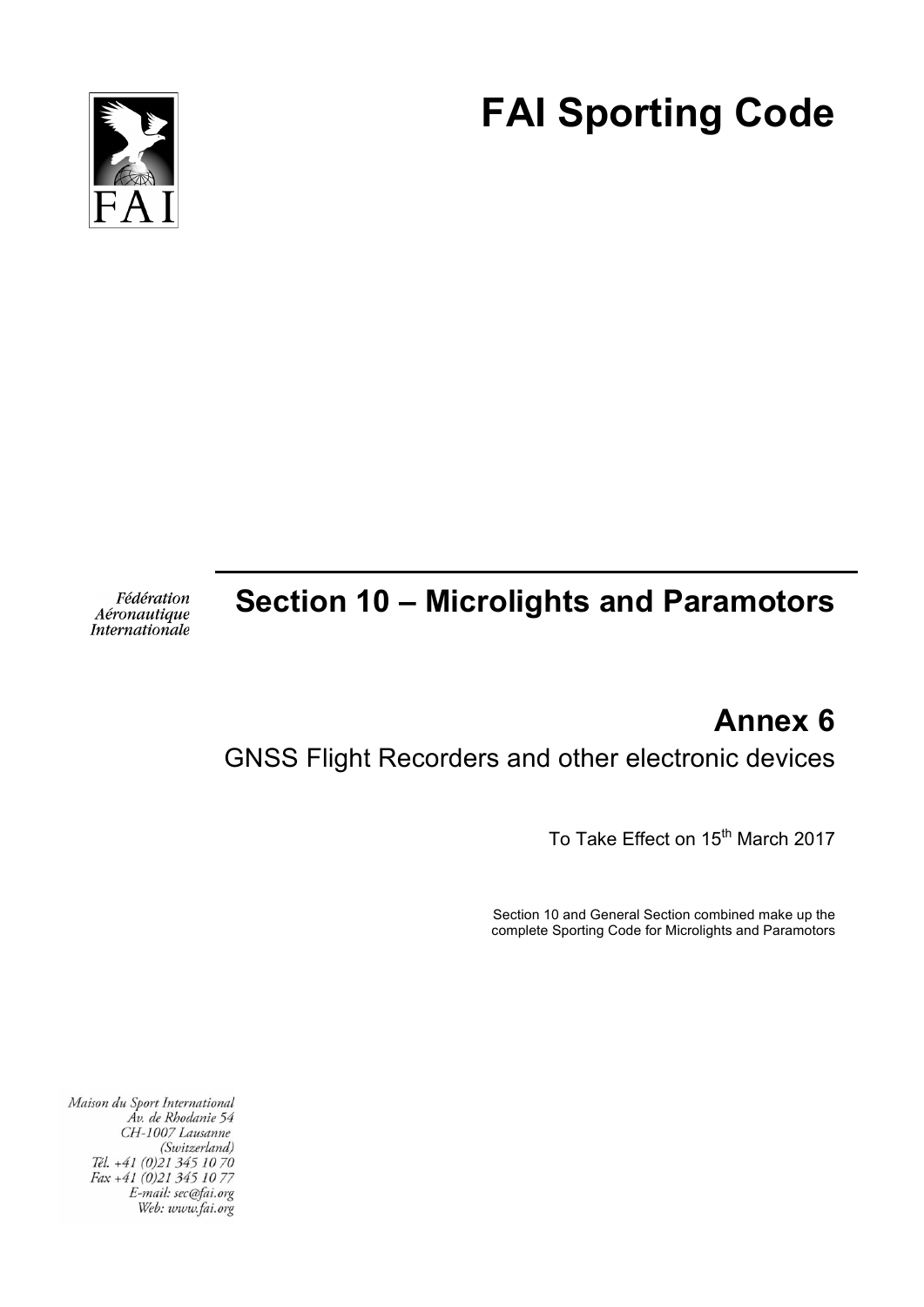#### **FEDERATION AERONAUTIQUE INTERNATIONALE** Maison du Sport International, Av. de Rhodanie 54, CH-1007 LAUSANNE, Switzerland

#### Copyright 2017

All rights reserved. Copyright in this document is owned by the Fédération Aéronautique Internationale (FAI). Any person acting on behalf of the FAI or one of its Members is hereby authorised to copy, print, and distribute this document, subject to the following conditions:

- **1. The document may be used for information only and may not be exploited for commercial purposes.**
- **2. Any copy of this document or portion thereof must include this copyright notice.**
- **3. Regulations applicable to air law, air traffic and control in the respective countries are reserved in any event. They must be observed and, where applicable, take precedence over any sport regulations**

Note that any product, process or technology described in the document may be the subject of other Intellectual Property rights reserved by the Fédération Aéronautique Internationale or other entities and is not licensed hereunder.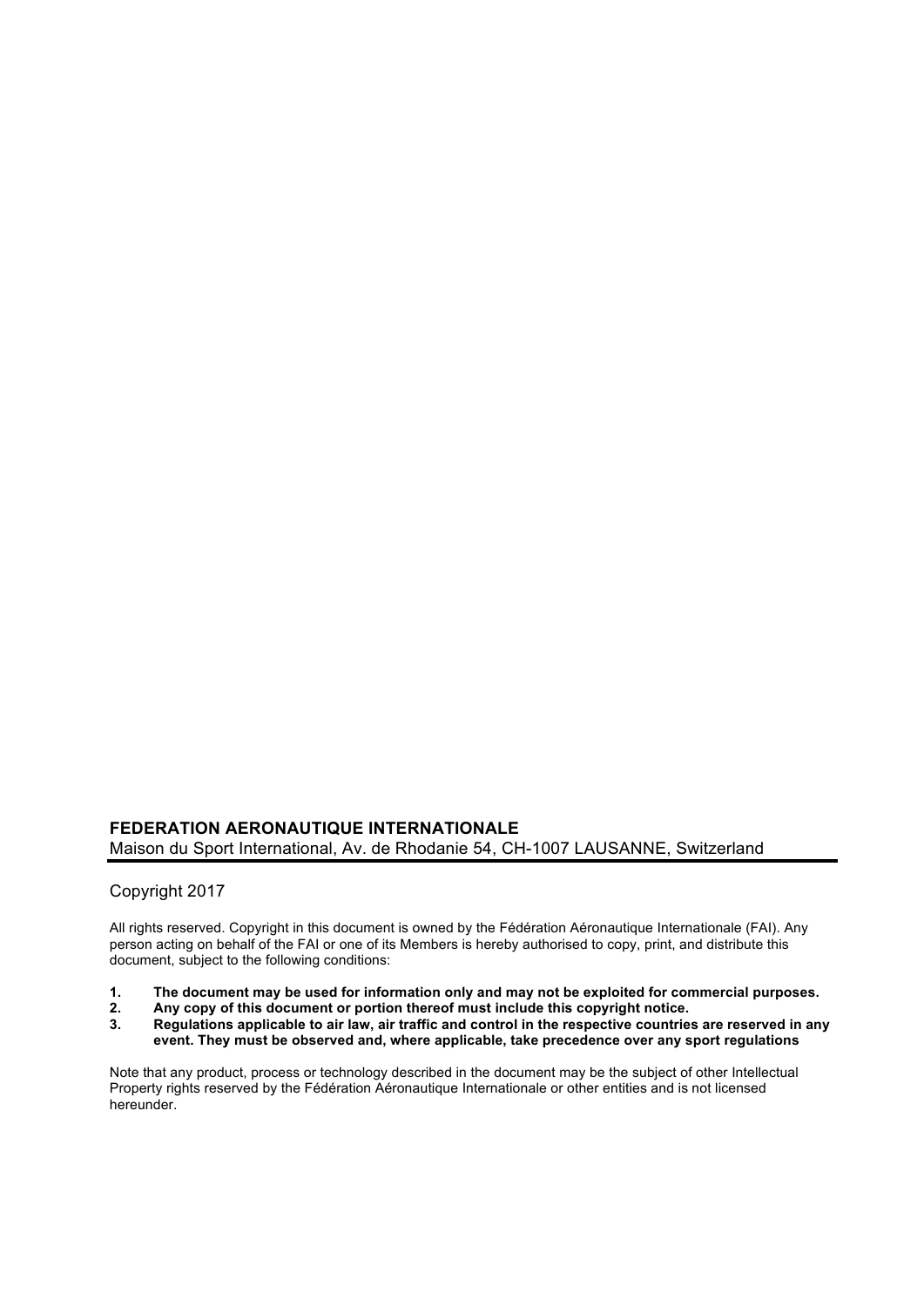# **Contents**

| 1            |              |  |
|--------------|--------------|--|
|              | 1.1          |  |
|              | 1.2          |  |
|              | 1.3          |  |
|              | 1.4          |  |
|              | 1.5<br>1.6   |  |
|              |              |  |
| $\mathbf{2}$ |              |  |
|              | 2.1<br>2.2   |  |
|              | 2.3          |  |
|              |              |  |
| 3            | 3.1          |  |
|              | 3.2          |  |
|              | 3.3          |  |
|              | 3.4          |  |
|              | 3.5          |  |
| 4            |              |  |
|              | 4.1          |  |
|              | 4.2          |  |
|              | 4.3          |  |
|              | 4.4<br>4.5   |  |
|              | 4.6          |  |
|              | 4.7          |  |
|              | 4.8          |  |
|              | 4.9          |  |
| 5            |              |  |
|              | 5.1          |  |
|              | 5.2          |  |
|              | 5.3<br>5.4   |  |
|              | 5.5          |  |
|              | 5.6          |  |
|              | 5.7          |  |
|              | 5.8          |  |
|              | 5.9          |  |
|              | 5.10<br>5.11 |  |
|              |              |  |
| 6            |              |  |
|              | 6.1<br>6.2   |  |
|              | 6.3          |  |
|              | 6.4          |  |
|              |              |  |
|              |              |  |
| 8            |              |  |
|              | 8.1<br>8.2   |  |
|              | 8.3          |  |
|              | 8.4          |  |
|              | 8.5          |  |
|              | 8.6          |  |
|              | 8.7          |  |
| 9            |              |  |
|              | 9.1          |  |
|              | 9.2          |  |
|              | 9.3<br>9.4   |  |
|              | 9.5          |  |
|              |              |  |
|              |              |  |
|              |              |  |
|              |              |  |
|              |              |  |

Sidebars indicate Changes from the 2009 edition, zigzags indicate numbering changes since the 2009 edition.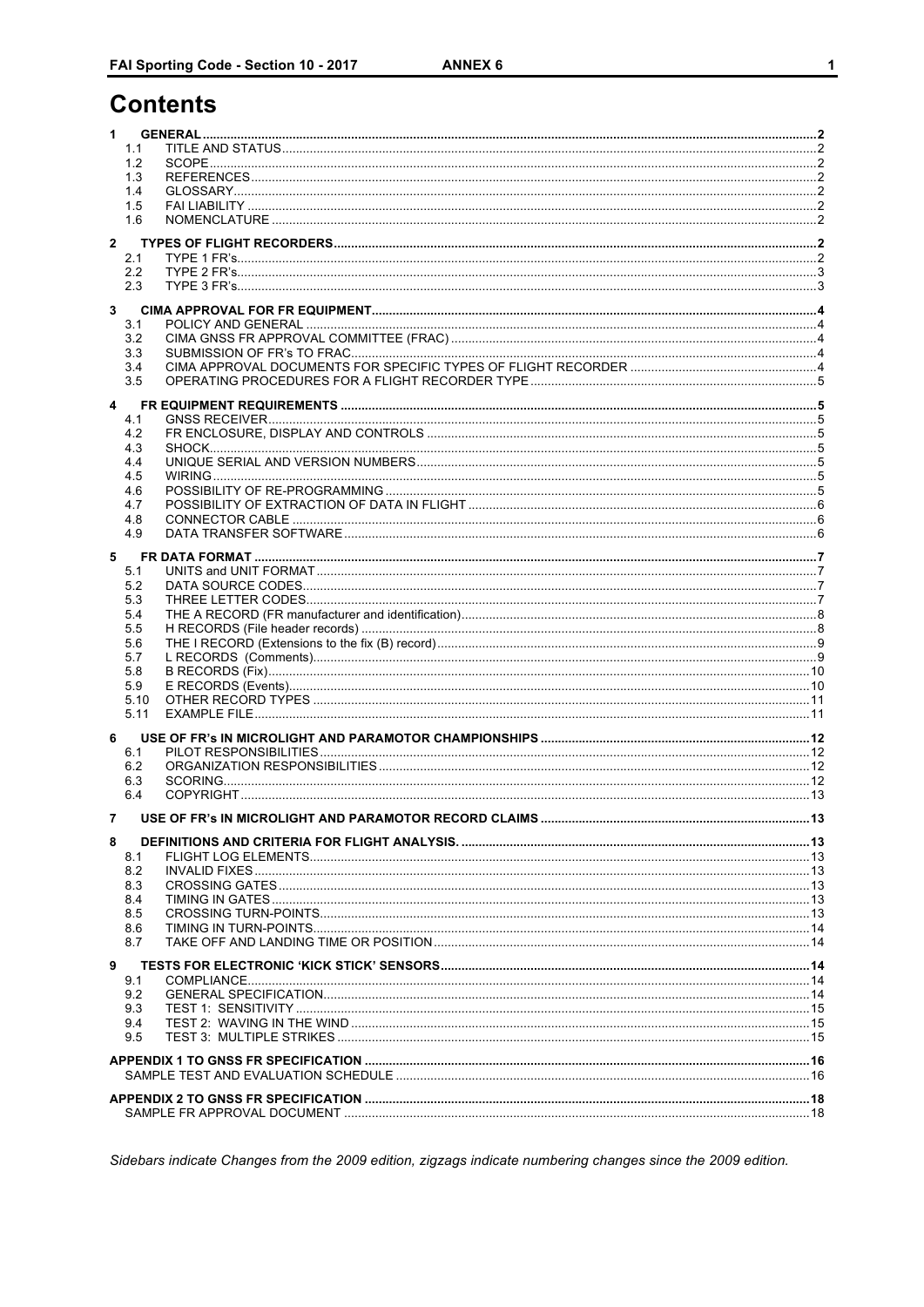### **1 GENERAL**

#### **1.1 TITLE AND STATUS**

This document is a sub-document of the FAI Sporting Code Section 10 [Microlights and Paramotors] (**S10**) and should be read in conjunction with other documents where the subject matter is appropriate.

#### **1.2 SCOPE**

This document deals with the specifications, approval and use of Global Navigation Satellite System (**GNSS**) Flight Recorders (**FR**'s) and other electronic devices used in Microlight and Paramotor championships and record attempts. It also contains the terms of reference for the operation of the CIMA GNSS Flight Recorder Approval Committee (**FRAC**).

#### **1.3 REFERENCES**

- 1.3.1 This document includes quotes from S10 in order to aid clarity, however the prime authority for such wording is the source document.
- 1.3.2 This document also refers to many other FAI documents:
	- Various International Gliding Commission (**IGC**) documents contained in FAI Sporting code Section 3 (S3), especially annex B (**S3B**) "REQUIREMENTS FOR EQUIPMENT USED FOR FLIGHT VALIDATION" and the IGC document "TECHNICAL SPECIFICATION FOR IGC-APPROVED GNSS FLIGHT RECORDERS" (**IGC-FR-TS**).
	- The General Aviation Committee (**GAC**) FAI Sporting code Section 2 (**S2**) Annex 4 "REQUIREMENTS FOR EQUIPMENT USED FOR FLIGHT VALIDATION" (**S2-AN4**) and attachments.
- 1.3.3 In all cases the most recent edition must be used.

#### **1.4 GLOSSARY**

For an explanation of the many specialised technical terms and phrases involved in GNSS FR systems, reference should be made to the glossaries in IGC-FR-TS and the FAI Sporting Code General Section (**GS**)

#### **1.5 FAI LIABILITY**

FAI takes no responsibility or liability for the consequences of the use of CIMA approved Flight Recorders or other electronic devices for purposes other than validation and certification of flights to FAI/CIMA procedures. Such other purposes include, but are not limited to, navigation, airspace avoidance, terrain avoidance, or other matters concerning flight safety.

#### **1.6 NOMENCLATURE**

In this document the words "must", "shall", and "may not" indicate mandatory requirements; "should" indicates a recommendation; "may" indicates what is permitted; and "will" indicates what is going to happen. Where appropriate, words of the male gender should be taken as generic and include persons of the feminine gender. Advisory notes and guidance are in *italic script*.

# **2 TYPES OF FLIGHT RECORDERS**

GNSS FR's fall into several basic categories depending on their capabilities and features and may already be approved by other FAI committees. The table below describes the different approvals required for use in Microlight and Paramotor championships and records.

#### **2.1 TYPE 1 FR's**

A type 1 FR is just a flight recorder. In its approved state it must not be capable of displaying any flight information to the pilot or crew in any circumstances, data must be transferable to a PC in the CIMA approved format and the whole system must be approved by FRAC.

#### **2.1.1 Description**

- 2.1.1.1 The Flight Recorder (FR) must indicate to the pilot/crew through visual signals:
	- On/off indication,
	- Indication of correct or incorrect operation of data gathering and recording
	- Indication of "low battery" condition
	- Indication of "low storage capacity"
	- Indication when the Pilot Event marker (**PEV**) is activated
	- Manufacturers name, serial number and firmware version of the FR.
- 2.1.1.2 The Flight Recorder (FR) may indicate to the pilot/crew through visual signals:
	- Other information necessary for the operation of the FR.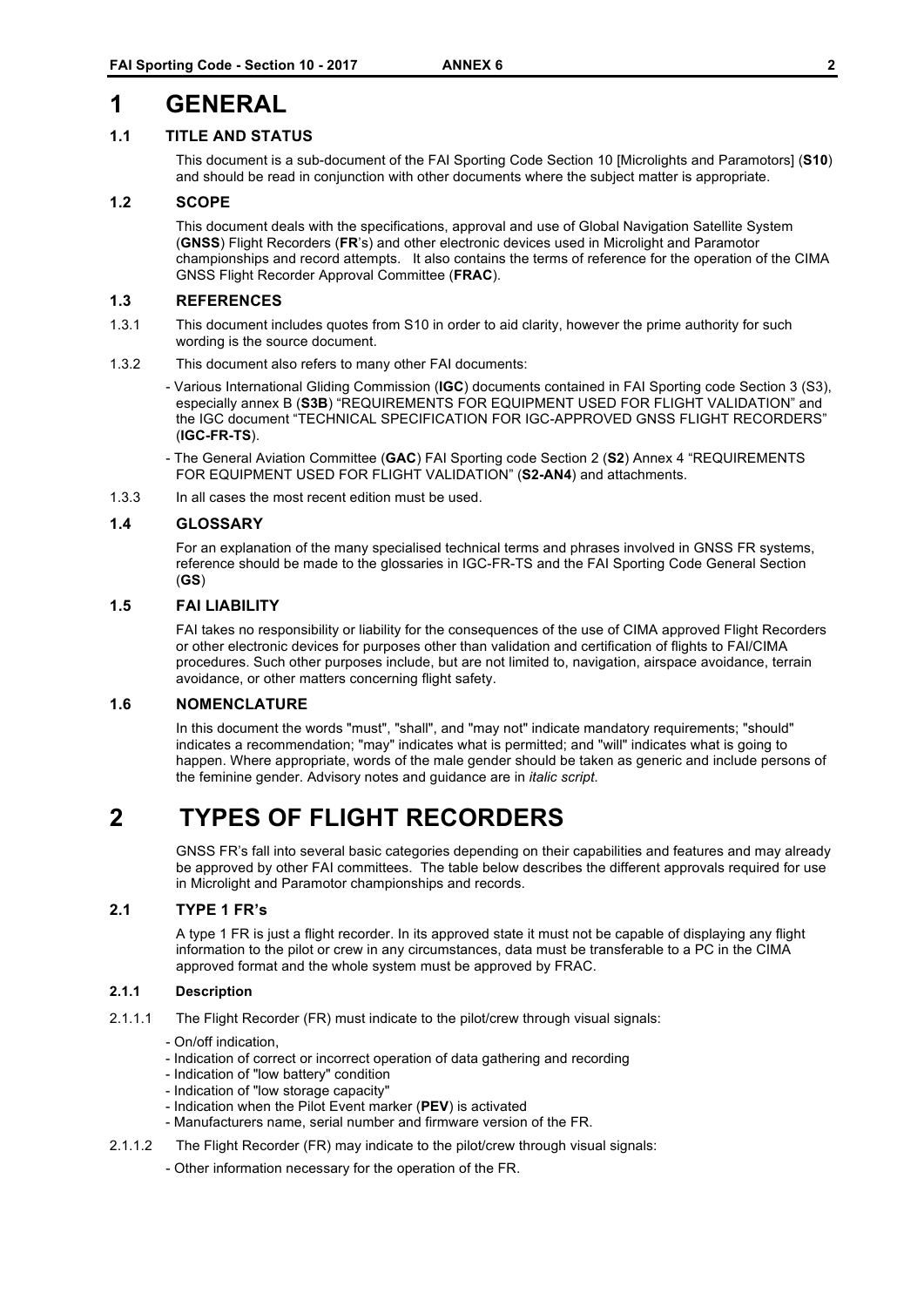- 2.1.1.3 The FR must be capable of recording track fixes for at least 10 hours at a frequency better or equal to one per 5 seconds. (This will be increased to one per 1 second at a future date.)
- 2.1.1.4 The FR must be capable of recording at least 99 PEV's.
- 2.1.1.5 The data acquired by the FR must be transferable from the FR to a PC by the CIMA specified method in the CIMA specified data format.
- 2.1.1.6 It is highly desirable that: - The pilot name, competition and task number can be entered into the FR so the resulting transferred data is readily identifiable. (*This will become a mandatory requirement at a future date.*) - The FR is capable of recording atmospheric altitude as well as GPS altitude.

#### **2.1.2 Conditions Of Use**

2.1.2.1 Type 1 FR's may be used in Championships and record claims if they are used in accordance with their approval document.

#### **2.1.3 Required Approvals**

2.1.3.1 Each combination of hardware, firmware and data transfer software must be approved by FRAC.

#### **2.2 TYPE 2 FR's**

A type 2 FR is a GNSS flight recorder which may also be capable of displaying flight information to the pilot or crew, has an integral pressure altitude sensor and is capable of secure data transfer.

#### **2.2.1 Description**

- 2.2.1.1 The FR must have an Integral Pressure Altitude Sensor and be capable of recording atmospheric altitude.
- 2.2.1.2 If the FR used for any "without engine power" record claim, the FR must be capable of Means Of Propulsion (**MOP**) recording which must be functioning correctly according to its approval document.
- 2.2.1.3 The FR must be capable of secure transfer of data.

#### **2.2.2 Conditions Of Use**

- 2.2.2.1 Type 2 FR's may be used in all Microlight and Paramotor record claims so long as it is operated in full accordance with its approval document.
- 2.2.2.2 A copy of the approval document and confirmation by the Official Observer (**OO**) that all conditions were complied with should be included as part of the claim.

#### **2.2.3 Required Approvals**

2.2.3.1 Full IGC approval: The FR is currently approved by the GNSS FR Approval Committee of IGC (**GFAC**) for flights up to and including FAI/IGC world records.

#### **2.3 TYPE 3 FR's**

A type 3 FR is a GNSS flight recorder which may also be capable of displaying flight information to the pilot or crew, records GPS altitude but does not have an integral pressure altitude sensor or is not capable of secure data transfer.

#### **2.3.2 Conditions Of Use**

- 2.3.2.1 Type 3 FR's may be used in distance or speed Microlight and Paramotor record claims.
- 2.3.2.2 The record claim must include:
	- Confirmation that the FR was in the aircraft throughout the record attempt flight.
	- An electronic copy of the original data as immediately extracted from the FR and a statement countersigned by the OO that that this original data is unadulterated.
	- An electronic copy of that data converted into Pseudo-IGC format.
	- A precise description, countersigned by the OO, of the software used to transfer and convert the recorded data into Pseudo-IGC format.

#### **2.3.2 Required Approvals**

- 2.3.2.1 Full GAC approval. The FR is approved by GAC in accordance with Sporting Code, Section 2, Annex 4.
- 2.3.2.2 No approval. The FR is an 'off the shelf' device which satisfies the description above.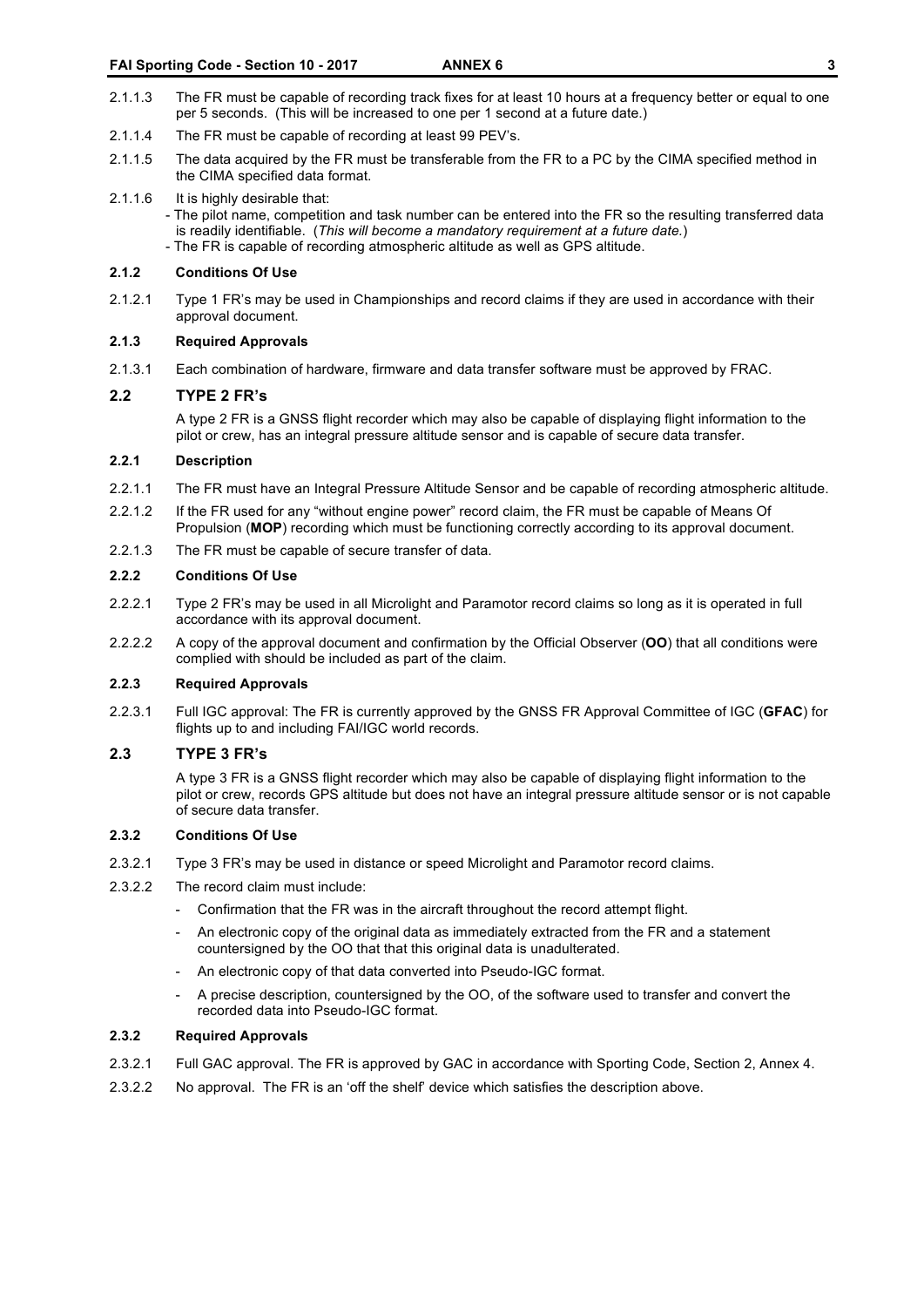# **3 CIMA APPROVAL FOR FR EQUIPMENT**

#### **3.1 POLICY AND GENERAL**

CIMA approval of a particular type of GNSS Flight Recorder is achieved after Test and Evaluation (T&E) by FRAC whose terms of reference are given below. When a FR system is submitted for CIMA approval, FRAC examines it for compliance with CIMA rules and procedures for hardware, firmware, software, output data in the required data file format, and security of the FR system both physical and electronic.

FRAC will only approve FR's to Type 1 standard which is primarily designed for championships so conditions that frequently occur in large events are also taken into account, for example, after flight it must be quick and easy to transfer the flight data to a PC in the approved flight data format.

#### **3.2 CIMA GNSS FR APPROVAL COMMITTEE (FRAC)**

A committee of at least 3 persons shall be appointed by CIMA to test, evaluate, and approve individual types of GNSS FR's. FRAC members may delegate specialist work to other experts but are responsible for co-ordinating the work and for producing final recommendations.

The detail of the work and any opinions expressed within FRAC discussion are confidential to FRAC and any other experts and CIMA officials who may be involved.

#### **3.2.1 Appointment of FRAC Members**

The chairman and members of FRAC will be appointed by CIMA for an agreed period. Members will be eligible for re-appointment.

#### **3.2.2 Correspondence with FRAC**

The point of contact with FRAC is the FRAC chairman who will inform other members as necessary and coordinate any responses. In cases where specialist matters are being discussed, the Chairman may authorise direct correspondence with an appropriate FRAC advisor, but the Chairman must be copied with all correspondence.

For communication, email is the recommended method. The details sent by the manufacturer will be treated as confidential to FRAC and any other experts who may be involved.

#### **3.3 SUBMISSION OF FR's TO FRAC**

Manufacturers are encouraged to make contact as early as practicable during the design process for a new type of FR. This is because initial discussion with FRAC on the intended design may reveal that changes have to be made.

#### **3.3.1 Evaluation and Testing**

Each applicant shall provide as much information as is available on how their model of FR is intended to meet the CIMA Specification. The Chairman will circulate such details to FRAC members and appropriate technical advisors and will co-ordinate comments that will be sent back to the manufacturer.

All FRAC members have the right to ask for hardware for testing themselves. The chairman will notify the manufacturer of those FRAC members who wish to receive equipment for testing. Any excess expenses incurred by individuals (such as postal, excise and tax), shall be paid by the FR manufacturer into the FAI account on request so that individuals can be reimbursed and do not have to pay these expenses themselves.

Upon receipt of all of the formal application material and hardware, FRAC will complete T&E as soon as practicable and normally within 120 days, unless there are unforeseen difficulties. The testing carried out by FRAC will be of a non-destructive nature but FRAC, CIMA or FAI is not liable for any damage to, or loss of, any equipment.

A sample test and evaluation schedule which may be used is at Appendix 1.

#### **3.3.2 Fee to FAI**

Before the evaluation process can start the FR manufacturer should apply to FAI on the forms provided and pay the appropriate fee. This fee is returnable upon successful approval or re-approval to type 1 standard. The amount and precise method of deposit will be given on the application form available from the FRAC Chairman.

#### **3.3.3 Re-approval after changes**

Any alteration to hardware, firmware or transfer software of a FR will need re-approval.

#### **3.4 CIMA APPROVAL DOCUMENTS FOR SPECIFIC TYPES OF FLIGHT RECORDER**

The CIMA approval document for each FR type is produced by FRAC on behalf of CIMA. Before the approval document is finalised, it is circulated several times in successive drafts to FRAC members, other technical experts and consultants, and the manufacturer concerned.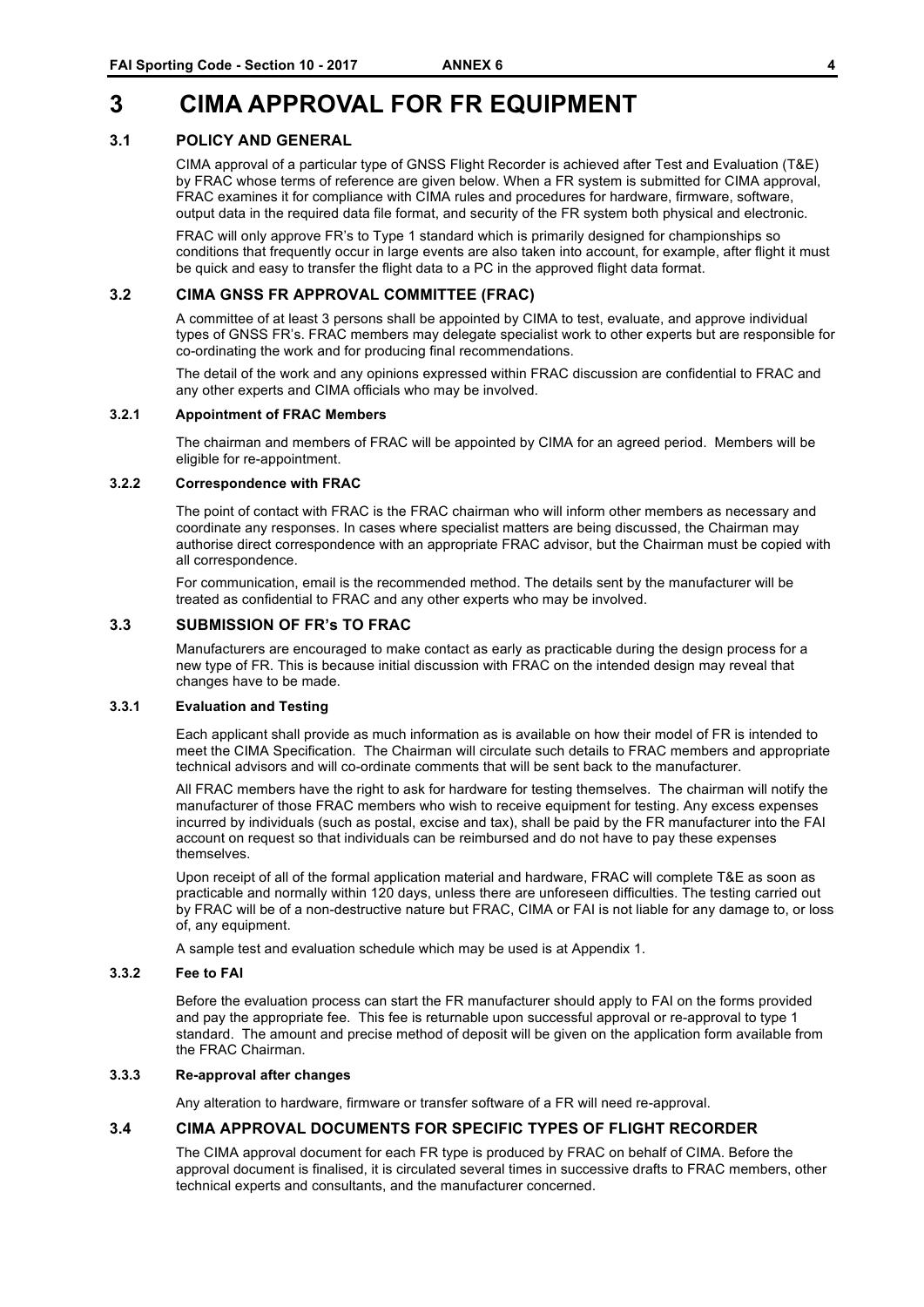When finally issued, the CIMA approval document gives the detailed procedures under which equipment must be checked, installed in the aircraft, and operated. This document is definitive in terms of how the type of FR is to be operated for flights that are to be validated and certificated to FAI/CIMA criteria.

A sample approval document is at Appendix 2.

#### **3.5 OPERATING PROCEDURES FOR A FLIGHT RECORDER TYPE**

Operating procedures for each type of FR will be specified in the CIMA approval document by FRAC, with the objective of making procedures on the day of flight as simple as possible without compromising security.

FRAC must specify procedures which minimise the possibility that either one FR could be substituted with another one, or that the FR could be interfered with without detection.

# **4 FR EQUIPMENT REQUIREMENTS**

For the purposes of CIMA approval, the combination of hardware (the FR unit), its firmware and the data transfer software are treated as a single unit. Any alteration to any of them will require re-submission for approval by FRAC.

#### **4.1 GNSS RECEIVER**

The type of GNSS receiver will be tested for accuracy and freedom from anomalies in recording lat/long and altitude, and must be of a type that is acceptable to FRAC.

Fixes recorded on the data file must be based on real GNSS position lines. Predicted fixes must not be recorded such as those from so-called Dead Reckoning (DR) and other forward-prediction algorithms designed for use on the ground if signal is lost due to terrain masking. CIMA approval will not be given if testing shows that a high-speed run followed by a sharp turn, can throw fixes forward of the true position of the aircraft.

#### **4.2 FR ENCLOSURE, DISPLAY AND CONTROLS**

The GNSS receiver and the FR memory must be in a sealed enclosure (case) with the connections between them entirely within the case.

The case should have a tamper-proof physical seal across a joint or screw, so that the seal will be broken if it is opened.

The case must have an unbreakable loop or ring whereby it can be attached by sealing wire or plastic sealing tie-wrap to the aircraft.

Reliable pilot operation of in-flight controls such as the operation of the PEV marker button must be easily possible with thick gloves.

The display must not be capable of giving any flight information eg heading, position, ground-speed Etc.

#### **4.3 SHOCK**

The FR must continue to function correctly after a violent shock equivalent to a freefall drop of 250mm at any angle of incidence onto concrete.

#### **4.4 UNIQUE SERIAL AND VERSION NUMBERS**

The case of the recorder must be permanently marked with the name of the recorder manufacturer, type/model and Serial Number (**S/N**) unique to that FR.

Where a display is available, it must be possible to display the S/N and version number of the hardware and firmware (or software) otherwise this information must also be marked on the case.

Transfer data must include at least the serial number.

#### **4.5 WIRING**

Only the following wires may pass through the boundaries of the sealed case:

- Electrical power. Wires carrying electrical power to the FR.
- Antenna. The GNSS receiver antenna (aerial) cable.
- Connector cable for data transfer from FR to PC.

#### **4.6 POSSIBILITY OF RE-PROGRAMMING**

It must be shown that it is not possible to alter the firmware of the GNSS receiver or the memory of the FR by connection to an outside source e.g. a PC without the entire memory being wiped clean in the process or to load specific items such as pilot name or competition number.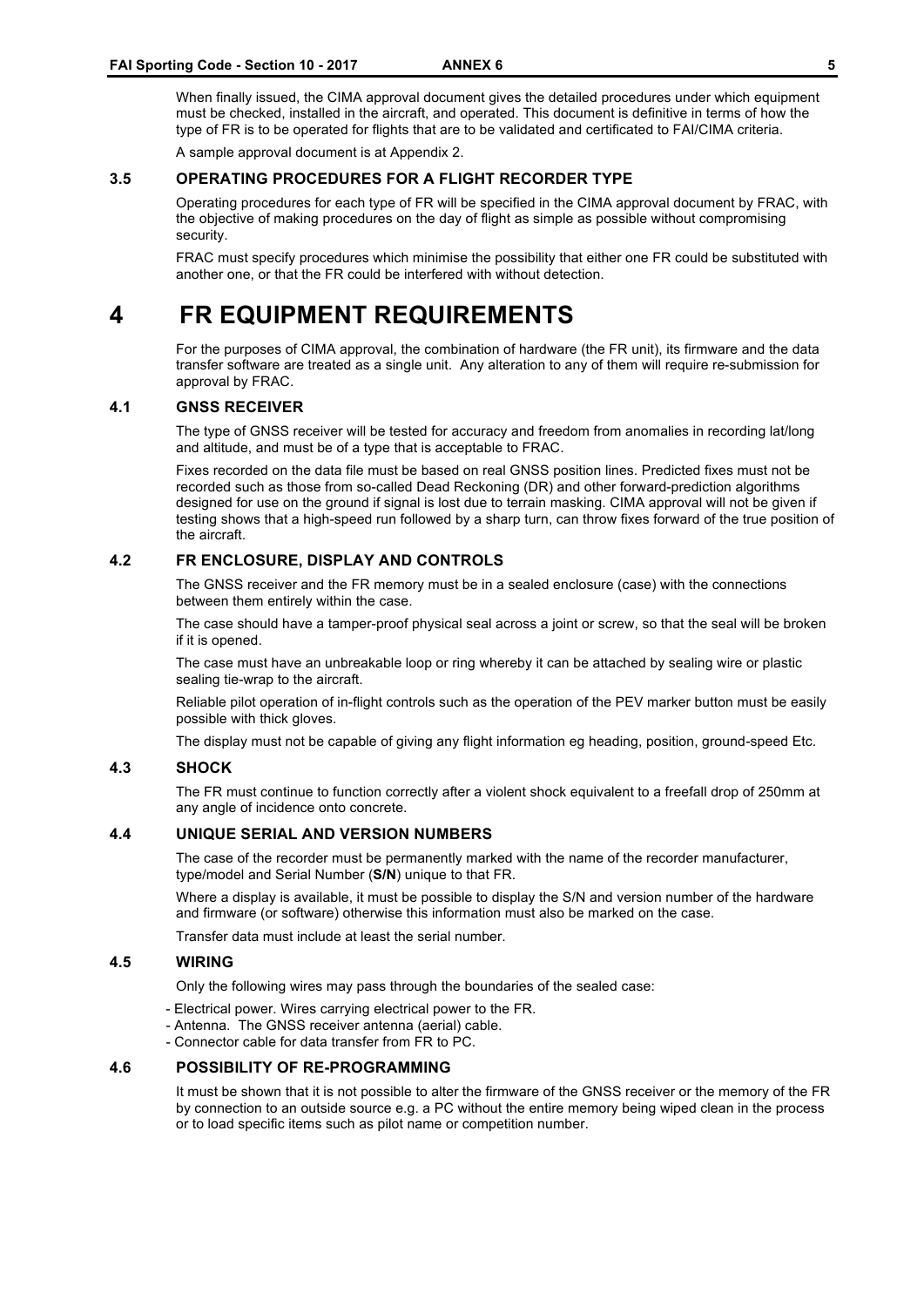#### **4.7 POSSIBILITY OF EXTRACTION OF DATA IN FLIGHT**

It should not be possible to capture recorded or real-time flight data (e.g. NMEA output) to a PC or other device while the FR is operating in flight recording mode. If it is, the FR must be equipped with a method of physically sealing the data transfer port.

#### **4.8 CONNECTOR CABLE**

The connector cable for data transfer from FR to PC must be fitted with either a female RS232 plug which connects directly to the standard 9 pin RS232 serial port of the PC or a USB plug which connects directly to the USB port of the PC.

#### **4.9 DATA TRANSFER SOFTWARE**

The data transfer ("short-program") software must be a stand-alone application which does nothing more than transfer the data from the FR to PC, convert it as necessary to CIMA approved format as specified below and allow the file to be saved to the hard disk with a default file name.

The data transfer software must run at least under Microsoft Windows™ (32-bit versions). Versions developed for other operating systems may also approved.

The data transfer software may be copyright but must be licensed as freeware and made freely available on the Internet.

The main page of the data transfer software must have a picture of the FR(s) it is used with and details of which FR firmware version(s) it is approved for use with.

#### **4.9.1 Installation**

The data transfer software must be easily installable on any 32 bit Microsoft Windows on a lowspecification PC.

Ideally the application should be a stand-alone executable and easily be installed on different PC's.

#### **4.9.2 Resultant file format and content**

The file written by the transfer software must be in standard IGC format (see IGC-FR-TS) and include all the mandatory elements as detailed in the data format section below.

4.9.2.1 The correct data source code must be placed in all H and mandatory L records (see below) so an audit trail is maintained.

#### **4.9.3 Before the file is saved**

The operator must be presented with various options:

- 4.9.3.1 The CIMA data format requires that the pilot name, competition number and task number is written to the saved file. If the FR is not capable of retaining this information or the fields transferred from the FR are blank or invalid, a pop-up modal dialog box must be presented to the operator to allow him to enter this information.
- 4.9.3.2 The operator must be able to enter a time zone offset from UTC to local time which converts all times to this offset, and a note of this made of this in a LCMAOTZN record (see below).
- 4.9.3.3 The operator should be offered the option to insert a previously saved task (in IGC "C" record format) into the data file in the correct place (see IGC-FR-TS) and a note of the inserted file-name made in a LCMAOTIN record (see below)
- 4.9.3.4 If the FR only records GPS altitude, the operator should be offered the option to fill the pressure altitude field of 'B' records with the GPS altitude data from the same record. A note of this must be made in a LCMAOPRS record (see below).

#### **4.9.4 File names**

When the operator is presented with the 'Save' dialog box, It should be difficult or impossible for the operator to overwrite existing files.

4.9.4.1 The file name presented to the operator should be as follows:

001T01V1R1\_PILOT\_name.IGC

Where:

- Characters 1 – 3 are the pilot's competition number, with leading zeros as necessary. (e.g. number 4 must be 004, this way all files will sort correctly by competition number in alphanumeric order.)

- Character 4 is fixed as T (for Task)
- Characters 5 & 6 are the task number, with leading zeros as necessary.
- Character 7 is fixed as V (for Version)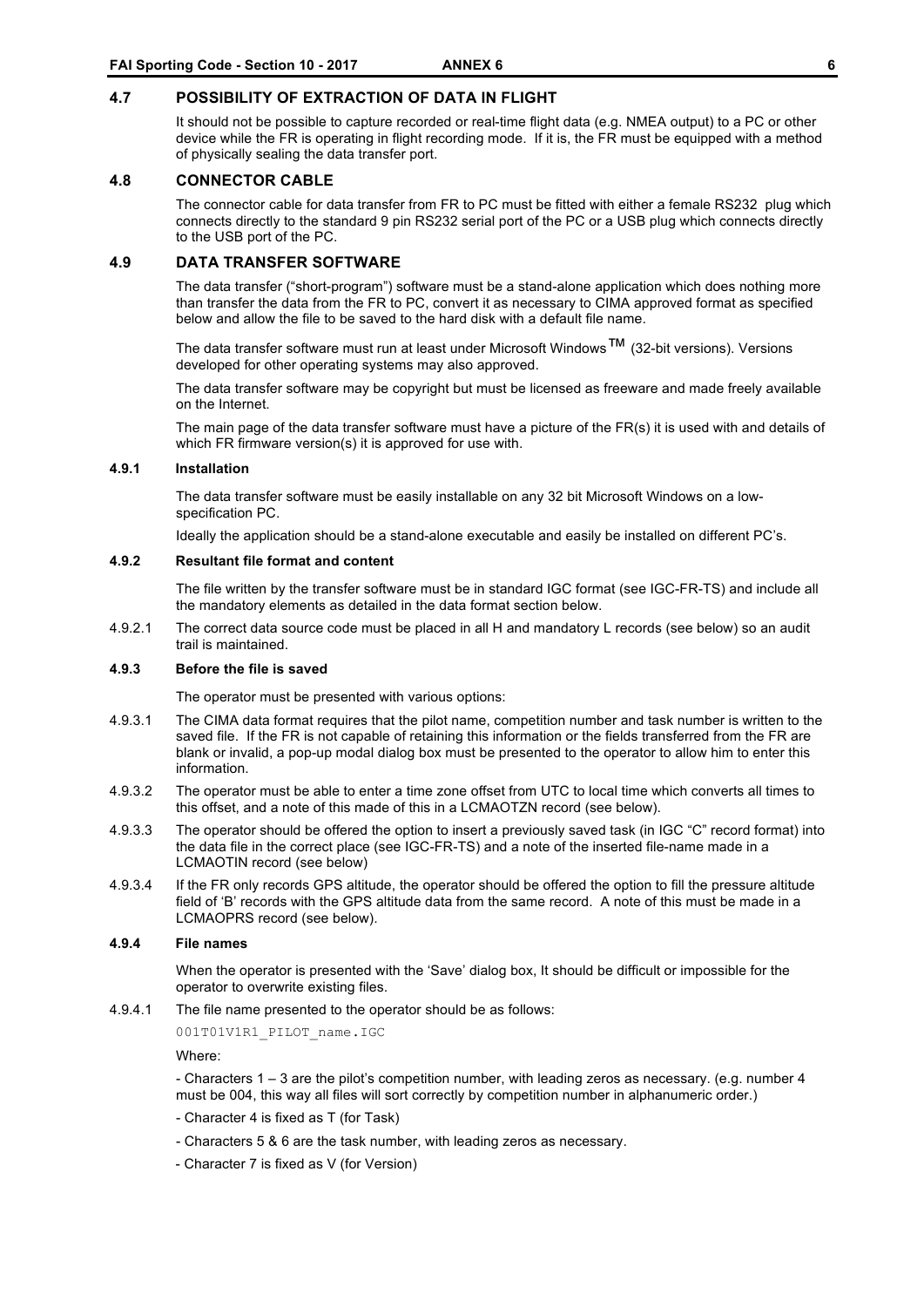- Character 8 is the version number of the file, (ie this will be 1 the first time the file is created in the directory, but it will be 2 if the same data is transferred from the FR a second time. This makes it difficult for the operator to overwrite existing data.)

- Character 9 is fixed as R (for Recorder). Note that for full backwards compatibility, analysis programs should appreciate that an underscore '' (ascii 95) may appear in this position.

- Character 10 is a number 1 to 9 indicating the status of the FR as declared by the pilot; 1 = Primary, 2 = first secondary, 3 = second secondary, Etc. Note that for full backwards compatibility, analysis programs should appreciate that if any other character appears in this position then the status of the FR is unknown.

- Character 11 is an underscore ' ' (ascii 95).

- Characters 12 to n is the pilot's name where n may not be more than 150. Pilot name must be in characters A-Z, a-z and 0-9 only (ascii 65-90, 97-122 and 48-57), accented characters etc. must be replaced with their nearest match from within this selection. All spaces in the pilot name must be replaced with the underscore ' ' (ascii 95).

- Characters n to n+4 are fixed as .IGC This file suffix is the IGC standard and allows the file to be readily opened in many different flight analysis programs

# **5 FR DATA FORMAT**

The CIMA data format is standard IGC format as described in IGC-FR-TS with some mandatory elements. Mandatory elements of the CIMA format are described here, otherwise reference should be made to IGC-FR-TS which has a very detailed explanation of the IGC data specification.

No record (line) may exceed 76 bytes in length, excluding the CRLF which is hidden and does not appear in text form.

The current CIMA data format specification version is 1.0

#### **5.1 UNITS and UNIT FORMAT**

Units and unit format is standard IGC, leading zeros as necessary. [with extra decimal digits in square brackets if the specific use permits]

- Time UTC (i.e. not local time or GPS internal system time.) HHMMSS[sss]
- Distance Kilometres and metres DDDD[ddd]
- Speed Kilometres per hour SSS[sss]
- Date UTC DDMMYY (day, month, year)
- Direction Degrees and decimal degrees true DDD[ddd]
- Lat Degrees, minutes and decimal minutes with N,S designators DDMMmmmN
- Long Degrees, minutes and decimal minutes with E,W designators DDDMMmmmE
- Altitude Metres and centimetres. AAAAA[aaa]
- Pressure Millibars to two decimal places PPPPpp

#### **5.2 DATA SOURCE CODES**

Some records, notably H records and CIMA format L records have a single byte code indicating the source of the data.

- $F =$  Data was generated internally by the  $FR$
- $P = Data$  was entered into the FR by the pilot (eg his name)
- O = Data was entered by the operator of the transfer software.

S = Data was generated automatically by the transfer software.

#### **5.3 THREE LETTER CODES**

Standard IGC Three Letter Codes (**TLC**) codes as stated in IGC-FR-TS must be used, but the CIMA format requires a few extra.

| <b>TLC</b> | <b>Record Type used</b><br>with | TLC meaning, and notes on how it is to be used                                                                           |
|------------|---------------------------------|--------------------------------------------------------------------------------------------------------------------------|
| <b>DFS</b> | н                               | Data File Specification: File is written to a subset of the IGC<br>specification, specifically to CIMA Etc. requirement. |
| <b>CMA</b> |                                 | CIMA, indicates data specific to the CIMA format.                                                                        |
| <b>TSN</b> |                                 | <b>Transfer Software Name</b>                                                                                            |
| <b>TSV</b> |                                 | <b>Transfer Software Version</b>                                                                                         |
| <b>TSD</b> |                                 | Transfer Software Date (date data was transferred from FR to PC)                                                         |
| <b>TST</b> |                                 | Transfer Software Time (time data was transferred from FR to PC)                                                         |
| <b>TSK</b> |                                 | Task; Task description or number.                                                                                        |
| <b>TIN</b> |                                 | Name of an inserted task description file                                                                                |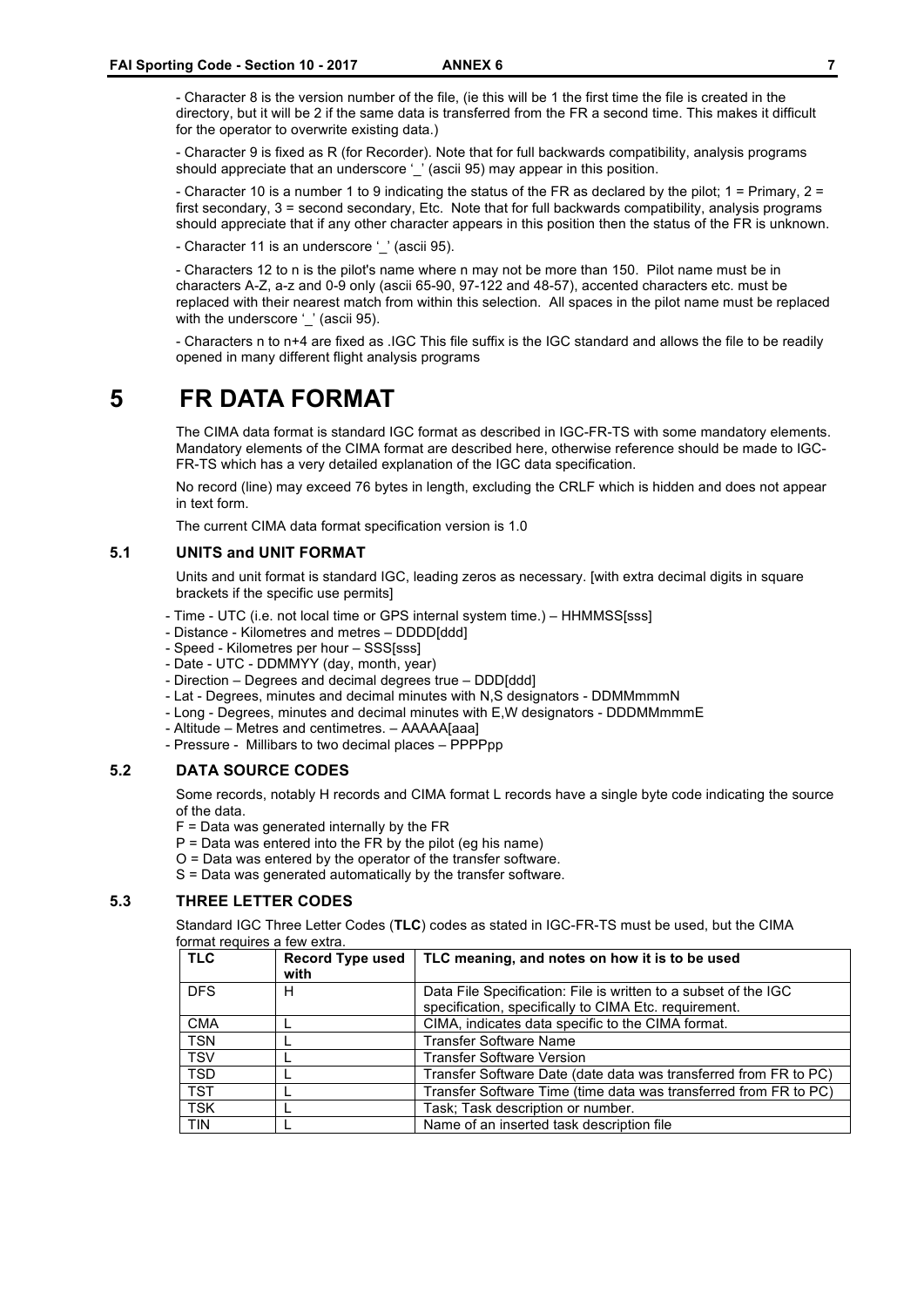#### **5.4 THE A RECORD (FR manufacturer and identification)**

The A Record must be the first record in an FR Data File, and includes the FR Serial Number (S/N) unique to the manufacturer of the FR that recorded the flight.

Format of the A Record: AMMMNNNTEXTSTRING CRLF

| A Record -<br><b>Description</b> | <b>Size</b> | <b>Element</b>        | <b>Remarks</b>                                                                                       |
|----------------------------------|-------------|-----------------------|------------------------------------------------------------------------------------------------------|
| Manufacturer                     | 3 bytes     | MMM                   | Alphanumeric. If the FR manufacturer has an IGC<br>designation, this should be used, otherwise XXX   |
| Unique ID                        | 3 bytes     | <b>NNN</b>            | Valid characters alphanumeric. If the FR has a three byte<br>S/N, this should be used, otherwise XXX |
| ID extension                     | Mandatory   | TEXT<br><b>STRING</b> | FR model, FR Serial number Alphanumeric                                                              |

#### **5.5 H RECORDS (File header records)**

#### **5.5.1 Required H records.**

The following H records are required, in the order given below:

HZDTEDDMMYY CRLF

HZFXAAAA CRLF

HZPLTPILOT:TEXTSTRING CRLF

HZDTMNNNGPSDATUM:TEXTSTRING CRLF

HZRFWFIRMWAREVERSION:TEXTSTRING CRLF

HZRHWHARDWAREVERSION:TEXTSTRING CRLF

HZFTYFRTYPE:MANUFACTURERSNAME,FRMODELNUMBER,FRSERIALNUMBER CRLF

HZGPS: MANUFACTURERSNAME, MODEL, CHANNELS, MAXALT CRLF

HZPRS:NOTFITTED CRLF

HZDFSFILESPECIFICATION:FAICOMMISSION,SPECVERSION CRLF

HZCIDCOMPETITIONID:TEXTSTRING CRLF

| H Record -<br><b>Description</b>           | <b>Size</b>    | <b>Element</b>               | <b>Remarks</b>                                                                                                                                                                                                                                                                      |
|--------------------------------------------|----------------|------------------------------|-------------------------------------------------------------------------------------------------------------------------------------------------------------------------------------------------------------------------------------------------------------------------------------|
| Data source code                           | 1 byte         | Z                            | F, P, S or O according to data-source, placed after leading<br>H                                                                                                                                                                                                                    |
| Record subtype<br><b>TLC</b>               | 3 bytes        | CCC                          | Alphanumeric, placed after data source character.                                                                                                                                                                                                                                   |
| <b>UTC Date</b>                            | 6 bytes        | <b>DDMMYY</b>                | Valid characters 0-9. This date should be the date the flight<br>was recorded, not the date the data was transferred from<br>the FR.                                                                                                                                                |
| <b>FXA accuracy</b><br>category, metres    | 3 bytes        | AAA                          | Valid characters 0-9 (Default 500)                                                                                                                                                                                                                                                  |
| Lines on Pilot                             | As<br>required | <b>TEXT</b><br><b>STRING</b> | After relevant TLC;<br>$PLT = The$ pilots name as entered in the FR or transfer<br>software.<br>$CID = The pilot's competition number$                                                                                                                                              |
| <b>GPS Datum</b>                           | 3 bytes        | <b>NNN</b>                   | WGS 84 must be used, 100 = WGS84                                                                                                                                                                                                                                                    |
| Lines on FR<br>name, firmware,<br>hardware | As<br>required | <b>TEXT</b><br><b>STRING</b> | After relevant TLC:<br>FTY = FR Type (Manufacturer's name, FR Model Number)<br>RFW = Firmware Revision Version of FR<br>RHW = Hardware Revision Version of FR                                                                                                                       |
| <b>HFGPS</b> line                          | As<br>required | <b>TEXT</b><br><b>STRING</b> | Gives the GPS engine manufacturer and type, number of<br>channels, and the maximum GNSS altitude in metres that<br>could be recorded in the IGC file. Use comma separators<br>between each piece of information. For the Russian<br>GLONASS system use the code GLO instead of GPS. |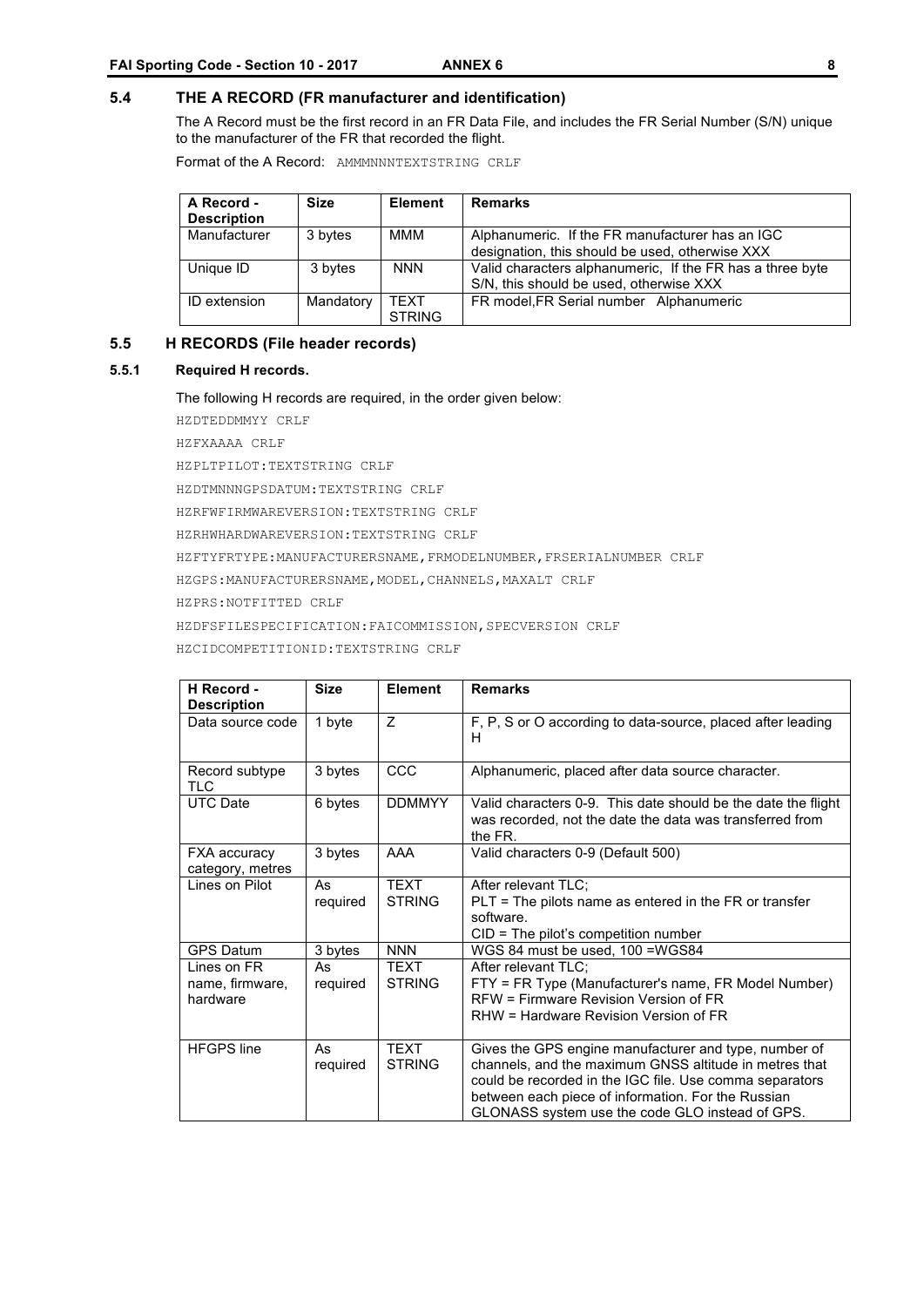| <b>HFPRS</b> line          | As<br>required | TEXT<br><b>STRING</b> | Gives the pressure altitude sensor (Manufacturer and type)<br>and maximum pressure altitude in metres that could be<br>recorded in the IGC file. Use comma separators between<br>each piece of information.<br>If one is not fitted to the FR "NOTFITTED" must be placed<br>in the field.                                      |
|----------------------------|----------------|-----------------------|--------------------------------------------------------------------------------------------------------------------------------------------------------------------------------------------------------------------------------------------------------------------------------------------------------------------------------|
| Data File<br>Specification | As<br>required | TEXT<br><b>STRING</b> | After relevant TLC:<br>DFS = FAI commission's name, specification version<br>to which the file matches. E.g. CIMA, 1.0<br>Although the default specification is IGC, CIMA uses a<br>subset of the full IGC specification and it is useful to know<br>to which FAI commission's specification the file should<br>exactly match. |

#### **5.5.2 Optional H records**

Any optional records allowable in the IGC specification are permitted.

#### **5.6 THE I RECORD (Extensions to the fix (B) record)**

The I record defines any extensions to the fix (B) Record in the form of a list of the appropriate TLC's, data for which will appear at the end of subsequent B Records. Only one I Record line is included in each file, There are no CIMA mandatory I record extensions but any optional elements allowable in the IGC specification are permitted. See the general specification IGC-FR-TS.

#### **5.7 L RECORDS (Comments)**

The L Record (Logbook) is used to specify comments in the file. For the general specification, see IGC-FR-TS.

In the case of the CIMA specification several L records in a specific format are mandatory.

The format is L - CMA – Source code – Data TLC – Description : Data

#### **5.7.1 Required L records**

Should be placed in the .IGC file before the first fix (B) record and after the A, H and I records.

LCMAZTSNDATATRANSFERSOFTWARENAME:TEXTSTRING CRLF

LCMAZTSVDATATRANSFERSOFTWAREVERSION:TEXTSTRING CRLF

LCMAZTSDDATATRANSFERDATE:DDMMYY CRLF

LCMAZTSTDATATRANSFERTIME:HHMMSS CRLF

LCMAZTSKTASKNUMBER:NNNN CRLF

LCMAZPRSPRESSALTFILL:GNSSALT CRLF

LCMAZTZNTIMEZONEOFFSET:NNNNN CRLF

| L record -<br><b>Description</b> | <b>Size</b> | <b>Element</b> | <b>Remarks</b>                                                                                                      |
|----------------------------------|-------------|----------------|---------------------------------------------------------------------------------------------------------------------|
| IGC.<br>manufacturer's           | 3 Bytes     | <b>CMA</b>     | Normally bytes 2, 3 and 4 of L records should contain the<br>IGC manufacturer's designation TLC, but mandatory CIMA |
| designation                      |             |                | L records should always contain CMA.                                                                                |
| Data source                      | 1 Byte      | Z              | Byte 5 of every LCMA record should reflect the true source<br>of the data, see Data Source Codes above.             |
| Transfer                         | As          | <b>TEXT</b>    | TSN = Name of the software which did the transfer from                                                              |
| Software name                    | required    | <b>STRING</b>  | FR to PC, Alphanumeric.                                                                                             |
| Transfer                         | As          | <b>TEXT</b>    | TSV = Version number of the software which did the                                                                  |
| Software                         | required    | <b>STRING</b>  | transfer from FR to PC, Alphanumeric.                                                                               |
| version                          |             |                |                                                                                                                     |
| Transfer date                    | 6 bytes     | <b>DDMMYY</b>  | TSD = Date the data was transferred from FR to PC; Valid<br>characters 0-9                                          |
| <b>Transfer time</b>             | 6 Bytes     | <b>HHMMSS</b>  | TST = Time the data was transferred from FR to PC; Valid<br>characters 0-9                                          |
| Task number                      | 4 bytes     | <b>NNNN</b>    | TSK = Task number, Valid characters 0-9                                                                             |
| Pressure                         | As          | <b>TEXT</b>    | <b>PRS = GNSSALT</b>                                                                                                |
| altitude fill                    | required    | <b>STRING</b>  | Not required unless the transfer software has substituted                                                           |
|                                  |             |                | the pressure altitude data with GNSS altitude data.                                                                 |
| <b>UTC Offset</b>                | 5 bytes     | <b>NNNNN</b>   | TZN = Time Zone offset from UTC; First byte, either + or -                                                          |
|                                  |             |                | Remainder: HHMM Valid characters 0-9                                                                                |
|                                  |             |                | Not required unless the transfer software has altered all                                                           |
|                                  |             |                | times in the file to this UTC offset.                                                                               |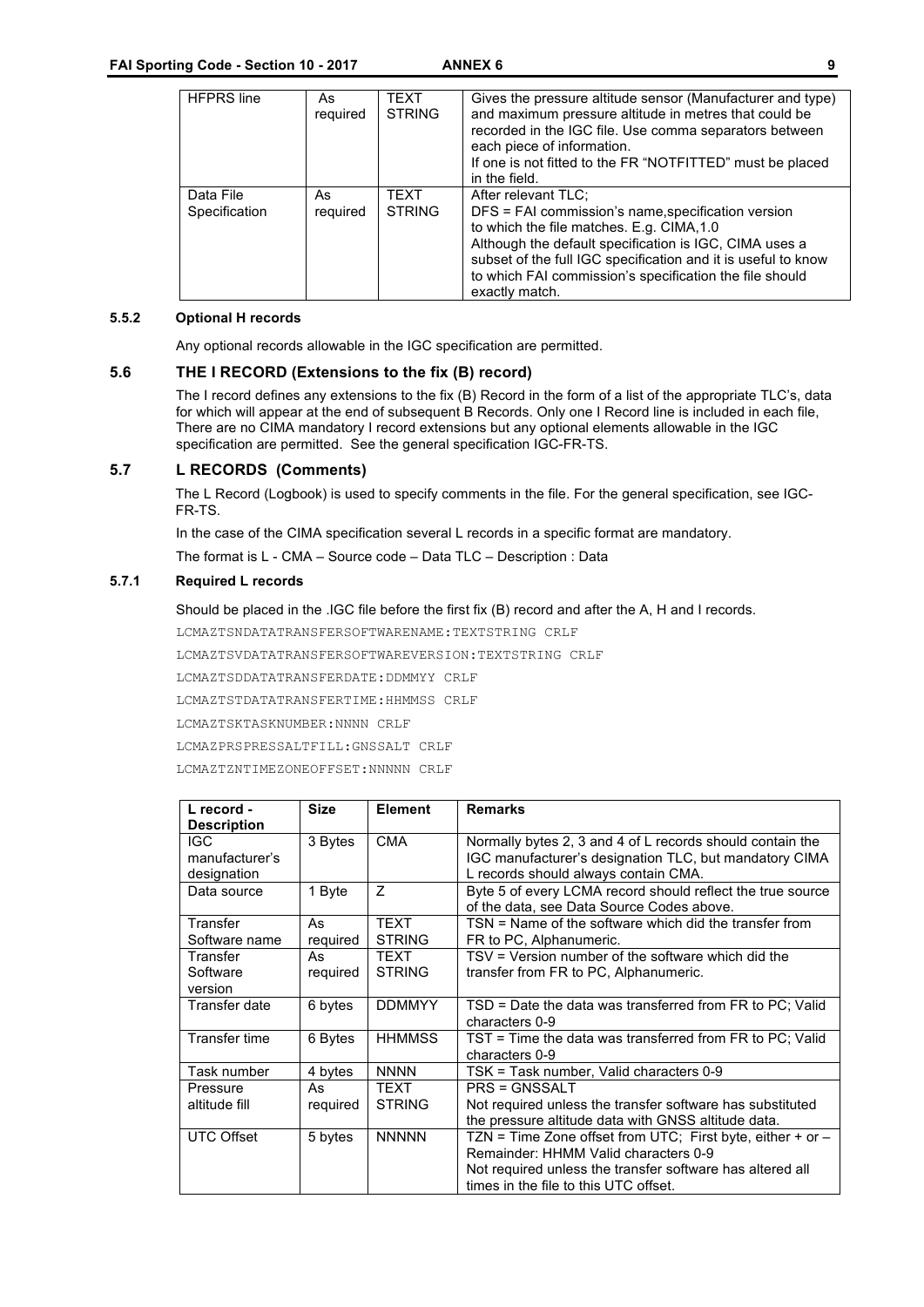| Inserted task file | As       | <b>TFXT</b>   | TIN = Task Inserted Name, Name of "C" record task                                           |
|--------------------|----------|---------------|---------------------------------------------------------------------------------------------|
| name               | required | <b>STRING</b> | description file inserted by the operator. Alphanumeric.                                    |
|                    |          |               | Not required unless the transfer software operator has<br>inserted a task description file. |
| Track date         | 6 Bytes  | <b>DDMMYY</b> | $DTE = Date$ of the first B (fix) record in the file. Valid                                 |
|                    |          |               | characters 0-9                                                                              |

#### **5.7.2 Required embedded L records**

If the date of a fix (B) record differs from the date of the previous fix (B) record, then an L record shall be inserted between the two containing the new date.

LCMAZDTETRACKDATE:DDMMYY CRLF

#### **5.7.3 Optional L records**

Any optional records allowable in the IGC specification are permitted.

#### **5.8 B RECORDS (Fix)**

B records constitute the bulk of a track file. Not counting the last CRLF, this includes 35 bytes for its basic data plus those for extra characters that are defined in the I Record such as Fix Accuracy (FXA) The basic data is:

B - UTC - WGS84 latitude - WGS84 longitude - Fix validity - Pressure altitude - GNSS altitude

All of the information within each B-record must have a data issue time within 0.1 seconds of the time given in the B-record.

Where NMEA data is used within the FR, fix data should be taken either from the GGA or GNS sentences. GGA is specific to the US GPS system. GNS is intended for all GNSS systems (GPS, GLONASS, Galileo and future systems), and should be used if it is available from the GNSS board installed.

The format of the basic data is: BHHMMSSDDMMMMMNDDDMMMMMEVPPPPPGGGGG CRLF

| B record -<br><b>Description</b> | <b>Size</b> | <b>Element</b> | <b>Remarks</b>                                                                                                                                                                                                                                |
|----------------------------------|-------------|----------------|-----------------------------------------------------------------------------------------------------------------------------------------------------------------------------------------------------------------------------------------------|
| Time UTC                         | 6<br>bytes  | <b>HHMMSS</b>  | Valid characters 0-9                                                                                                                                                                                                                          |
| Latitude                         | 8<br>bytes  | DDMMmmmN/S     | Valid characters N, S, 0-9                                                                                                                                                                                                                    |
| Longitude                        | 9<br>bytes  | DDDMMmmmE/W    | Valid characters E, W, 0-9                                                                                                                                                                                                                    |
| Fix validity                     | 1<br>byte.  | A or V or X    | Use A to denote a 3-D fix, V for a 2-D fix and X to<br>denote unknown. Where data in NMEA format is<br>used within the FR, in the GSA sentence (DOP and<br>active satellites), put A in the IGC file for GSA mode<br>3, and V for GSA mode 2. |
| Press Alt.                       | 5<br>bytes  | <b>PPPPP</b>   | Altitude to the ICAO ISA above the 1013.25 HPa sea<br>level datum, valid characters 0-9, if no data: 00000                                                                                                                                    |
| GNSS Alt.                        | 5<br>bytes  | GGGGG          | Altitude above the WGS84 ellipsoid, valid characters<br>$0 - 9$                                                                                                                                                                               |

#### **5.8.1 Optional B record extension elements**

Any optional extension elements allowable in the IGC specification are permitted so long as they are properly described in the I record.

#### **5.9 E RECORDS (Events)**

The E-record records specific events in the IGC file, typically a pilot-initiated event (PEV code). It is placed before the individual fix (B) Record for the same time that records where and when the event occurred, there should not be a delay until the next B record is scheduled to be written.

Events must have a Three Letter Code (TLC)

The format of the E-Record is E - time - TLC – description; EHHMMSSCCCTEXTSTRING CRLF

| E record -<br><b>Description</b> | <b>Size</b>    | <b>Element</b>          | <b>Remarks</b>                                                                              |
|----------------------------------|----------------|-------------------------|---------------------------------------------------------------------------------------------|
| Time UTC                         | 6 bytes        | HHMMSS                  | Time that the event occurred. Valid characters 0-9                                          |
| . TLC                            | 3 bytes        | <b>CCC</b>              | Alphanumeric, see IGC-FR-TS for TLC codes<br>PEV = Pilot event ("Mark") button was pressed. |
| Description                      | As<br>reguired | <b>TFXT</b><br>I STRING | Description of the event, <i>i.e.</i> its sequence number.                                  |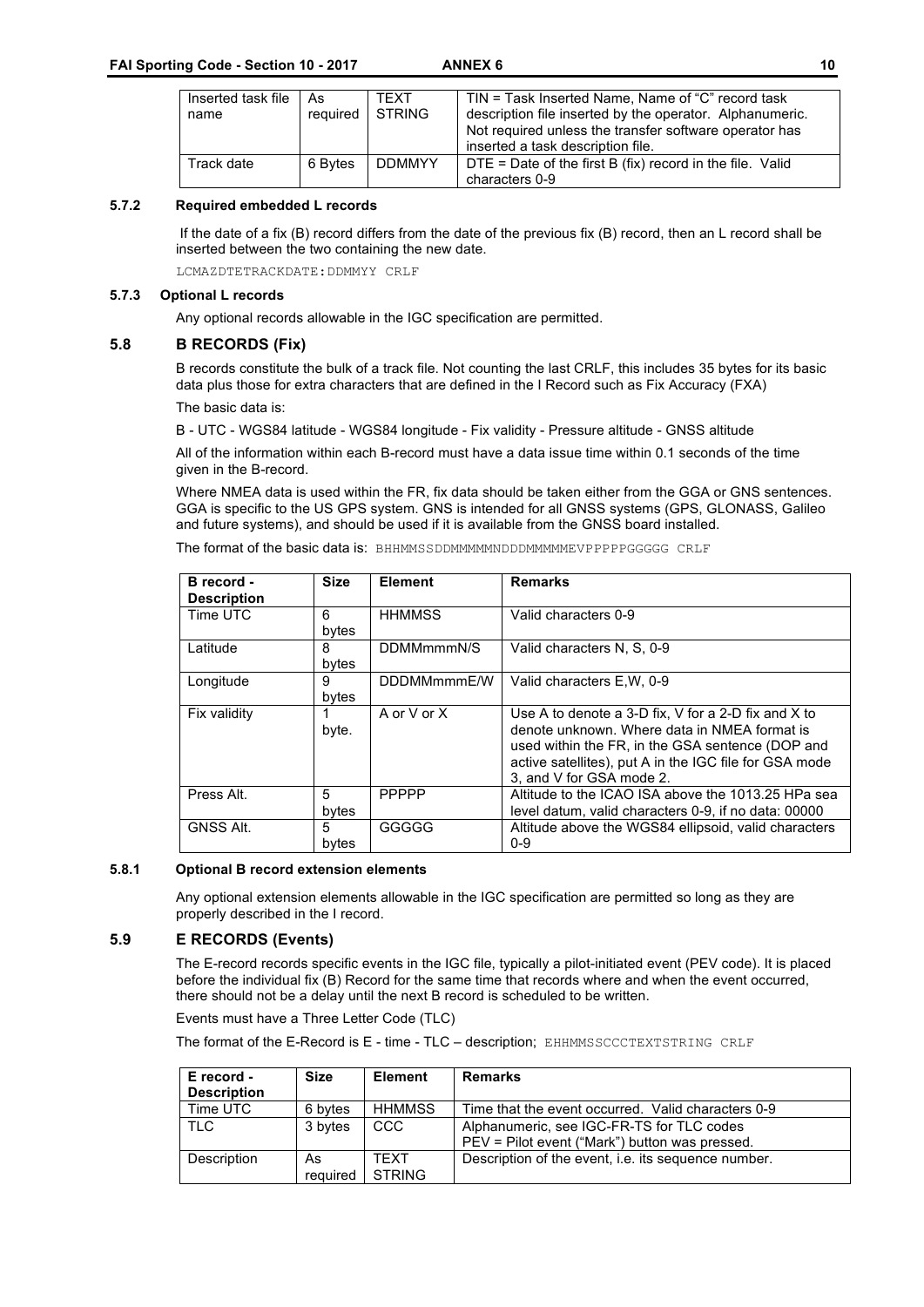#### **5.10 OTHER RECORD TYPES**

Any other record types allowable in the IGC specification are permitted so long as they conform precisely with the IGC standard.

#### **5.11 EXAMPLE FILE**

Below is an example file. The number in [square brackets] is the line number for reference to the explanation below and **should not** be included in the data file.

```
[01]AXXXXXXAFLOS,453456
[02]HFDTE150702 
[03]HFFXA025 
[04]HPPLTPILOT:JOE BLOGGS 
[05]HFDTM100GPSDATUM 
[06]HFRFWFIRMWAREVERSION:2.71 
[07]HFRHWHARDWAREVERSION:1.3 
[08]HFFTYFRTYPE:FA HENN,AFLOS,453456 
[09]HFGPS:TRIMBLE,AX23,12,9000 
[10]HFPRS:NOTFITTED
[11]HSDFSFILESPECIFICATION:CIMA,1.0
[12]HPCIDCOMPETITIONID:123 
[13]I013640FXA 
[14]LCMASTSNDATATRANSFERSOFTWARENAME:MYSOFT CRLF
[15]LCMASTSVDATATRANSFERSOFTWAREVERSION:1.34 CRLF
[16]LCMASTSDDATATRANSFERDATE:280702 CRLF
[17]LCMASTSTDATATRANSFERTIME:072232 CRLF
[18]LCMAPTSKTASKNUMBER:0002 CRLF
[19]LCMAOPRSPRESSALTFILL:GNSSALT 
[20]LCMAOTZNTIMEZONEOFFSET:+0100 
[21]B0853324626036N01657485EX0015700157 
[22]E085335PEV
[23]B0853354625940N01657470EX0015600156
[24]B0853374625944N01657460EX0015500155
```
#### **Explanation**

| Line           | <b>Explanation</b>                                                                             |
|----------------|------------------------------------------------------------------------------------------------|
| number         |                                                                                                |
| $\mathbf{1}$   | The A record; The FR manufacturer does not have an IGC designation and the FR's serial         |
|                | number is not three characters long. The FR is an AFLOS and its serial number is 453456        |
| $\overline{2}$ | Header date record. The FR recorded the date of the flight as 15 July 2002                     |
| 3              | Header fix accuracy record. The FR reported that it is usually accurate to 25 metres           |
| $\overline{4}$ | Header Pilot name record. The pilot, JOE BLOGGS, put his name in the FR                        |
| 5              | Header GNSS Datum record. The FR was set to the WGS84 Datum                                    |
| $\overline{6}$ | Header FR firmware record. The FR was using firmware version 2.71                              |
| $\overline{7}$ | Header FR hardware record. The FR hardware was version 1.3                                     |
| 8              | Header FR ID record: The FR manufacturer was FA HENN, model was AFLOS and the                  |
|                | serial number 453456                                                                           |
| 9              | Header FR GNSS Engine record: The GNSS engine was made by TRIMBLE, it is model                 |
|                | AX12, has 12 channels and GNSS Altitude is reliable to 9000 metres.                            |
| 10             | Header FR Pressure altitude sensor record. The transfer software has detected a                |
|                | pressure altitude sensor was not fitted to the FR                                              |
| 11             | Header Data File Specification record: The transfer software wrote that the file is written to |
|                | the CIMA version 1.0 specification.                                                            |
| 12             | Header pilot competition number record. The pilots competition number was 123                  |
| 13             | I record: This shows that Fix Accuracy (FXA) is recorded between bytes 36 and 40 on            |
|                | each B-record line.                                                                            |
| 14             | CIMA comment record: The transfer software wrote this line to say it is made by MYSOFT         |
| 15             | CIMA comment record: The transfer software wrote this line to say it is version 1.34           |
| 16             | CIMA comment record: The transfer software wrote this line to say the transfer date was        |
|                | 28 July 2002                                                                                   |
| 17             | CIMA comment record: The transfer software wrote this line to say the transfer time was        |
|                | 07:22:32                                                                                       |
| 18             | CIMA comment record: The pilot entered into the FR that this is Task 2                         |
| 19             | CIMA comment record: The software operator selected that the atmospheric altitude field        |
|                | in the B records should be filled with GNSS altitude.                                          |
| 20             | CIMA comment record: A time zone offset of UTC + 1 hours was applied to all time data          |
|                | by the transfer software operator.                                                             |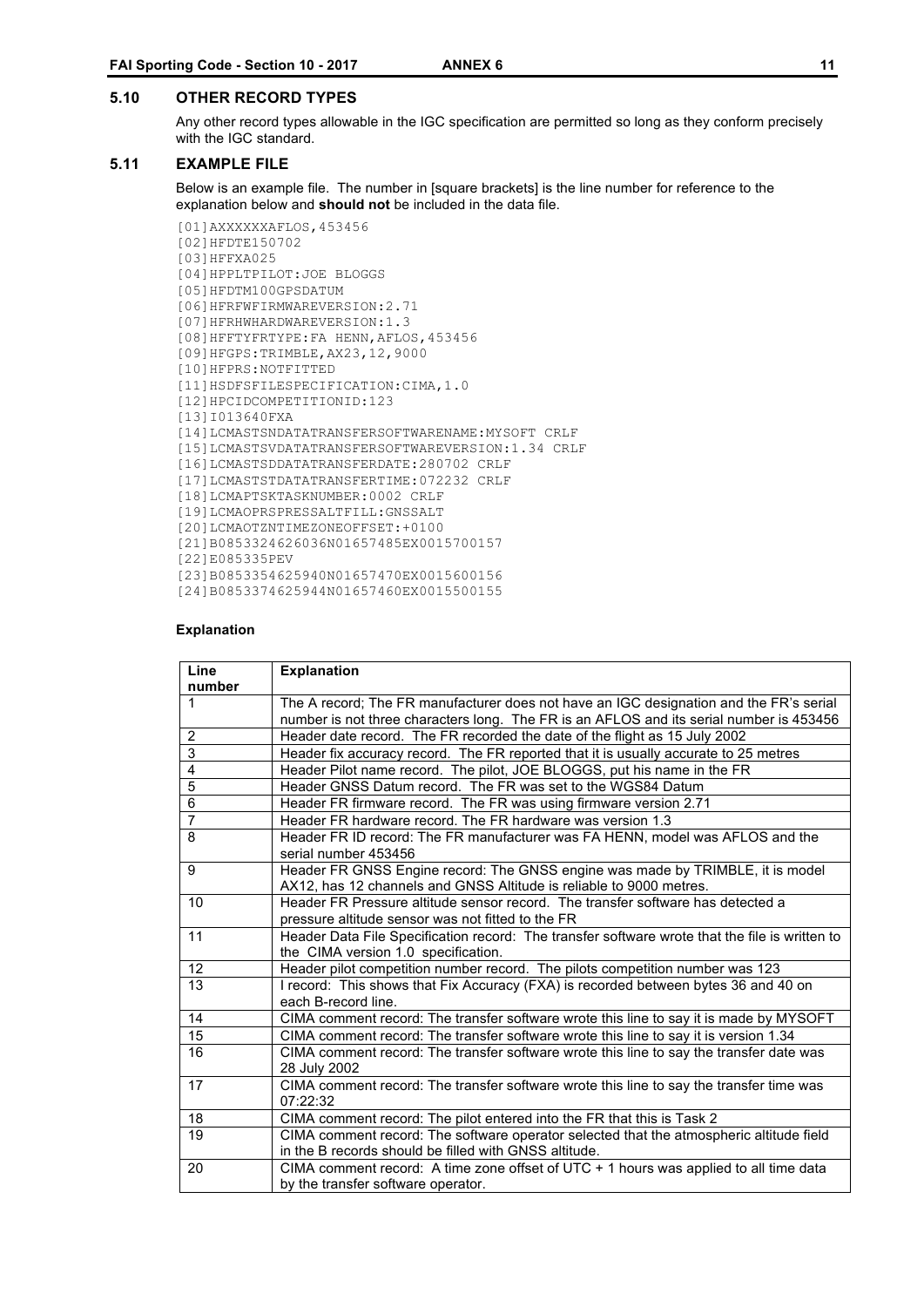| 21 | B Fix record: This shows a fix with unknown accuracy at 08:53:32 the position was<br>46°26.036'N 016°57.485'E the pressure alt @ 1013.25 Mb was 157 metres (but a press.<br>Alt sensor was not fitted, see the HFPRS line, but it is filled with GPS Altitude data, see the<br>LCMAOPRS line), the GPS alt was 157 metres. |
|----|----------------------------------------------------------------------------------------------------------------------------------------------------------------------------------------------------------------------------------------------------------------------------------------------------------------------------|
| 22 | E event record; The TLC indicates the Pilot Event button was pressed at 08:53:35                                                                                                                                                                                                                                           |
| 23 | The B fix record inserted at 08:53:35, the same time as the PEV and the location of that<br>event is 46°25.940'N 016°57.470'E.                                                                                                                                                                                             |
| 24 | The next scheduled B fix record at 08:53:37. There will be many of them.                                                                                                                                                                                                                                                   |

#### **Other notes**

If a task was inserted as part of the transfer process, the appropriate LCMASTIN record followed by the "C" records would be inserted between lines 20 and 21.

# **6 USE OF FR's IN MICROLIGHT AND PARAMOTOR CHAMPIONSHIPS**

Only CIMA Type 1 approved FR's may be used in championships unless previously agreed by FRAC.

#### **6.1 PILOT RESPONSIBILITIES**

The FR to be used by a pilot in a championship will normally be supplied by the pilot.

Before the championship starts each FR must be presented together with its CIMA approval document to the organization for inspection and recording of type and serial number. The pilot must be sure it fully complies with any requirements in the approval document e.g. that manufacturer's seals are intact and it is equipped with a data-port sealing device if it is required or it will be rejected by the organization.

The FR case must be labelled with the pilot's name and competition number.

The pilot must make a data transfer cable and a copy of the transfer software available to the organization if required.

It is the pilot's responsibility to ensure that he is fully aware of the functions and capabilities of his FR eg how to operate the PEV marker button, that it has sufficient battery power and that the antenna is correctly positioned Etc.

#### **6.2 ORGANIZATION RESPONSIBILITIES**

The organization must record the serial numbers of each pilots FR so there can be no confusion about which FR belongs to whom.

The organization must always be sure that a particular FR was in a particular aircraft during the task. This will involve either sealing the FR to the aircraft or making a check of its serial number and label before and after each task, or both.

#### **6.3 SCORING**

- 6.3.1 If FR data is to be used for scoring, the organizer MUST have visited EVERY location which could affect the scoring and got a GNSS fix of that position. E.g. turnpoints, hidden marker positions, hidden gates Etc. It is NOT acceptable to extract positions from a map in any circumstances.
- 6.3.2 A scoring zone will normally be a cylinder of 200m radius and of infinite height. To score, a fix point must either be within this circle or the line connecting two sequential track fixes must pass through the circle. Additionally the task may require one of these fixes to be associated with a PEV "mark".
- 6.3.3 The central point of all briefed turn-points and gates will be defined by a central point obtained from a GNSS fix and must correspond to features appearing both on the ground and on the official map.
- 6.3.4 Take-off and landing gates close to decks must be min.100m wide.
- 6.3.5 The width of other gates deployed in tasks is at the discretion of the competition Director, but must not be less than 200m. This should be increased if the ground feature the gate is fixed on is larger than 200m wide or when the task requires in-flight planning where lines are drawn in flight. In this case the equivalent of at least 1mm on the official map must be added to the minimum gate width (a gate would thus be min. 250m wide with a 1:50,000 map or min. 450m wide with a 1:250,000 map).
- 6.3.6 Gate or point time is taken from the fix immediately before it is crossed.
- 6.3.7 Complaints about the physical mis-positioning of a scoring zone relative to EVERY location which could affect the scoring ( eg turnpoints, hidden gates, timing gates, IP or FP points..) will not be accepted unless it can be shown that the physical position of the location is outside a circle of radius R= Rp/2 where

Rp= Radius or size of the scoring zone defined by the Organizers ( ie the physical location must lie inside an inner circle half the width of a gate or radius of a scoring zone)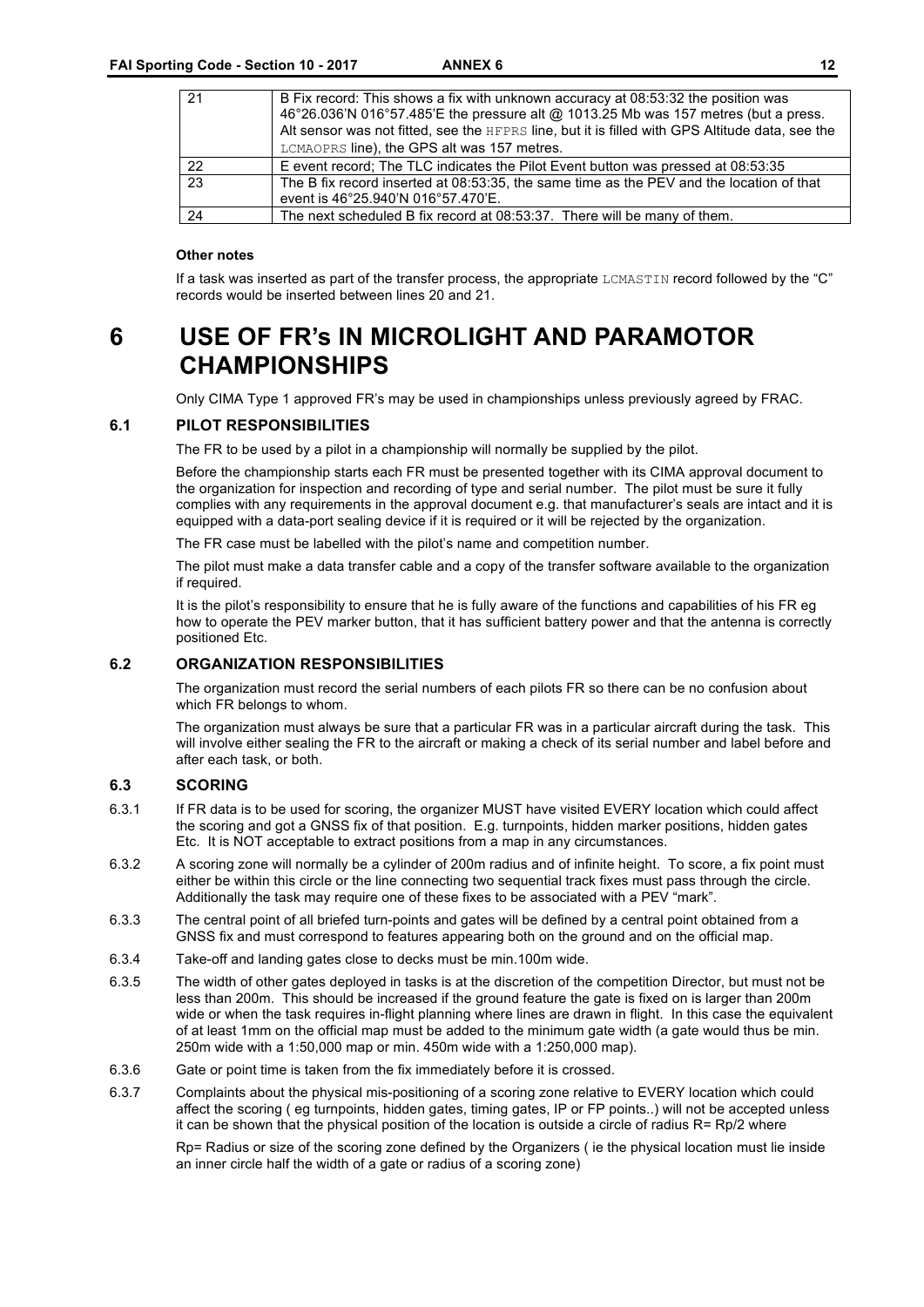6.3.8 Penalties may be applied for airspace infringements. If the FR is only equipped with GNSS altitude then the "permitted error" is 50 metres.

#### **6.4 COPYRIGHT**

6.4.1 The ownership of the copyright to any flight recorder trace submitted by a pilot to the organizers of a FAI Category 1 or 2 championship for the purposes of flight analysis and scoring is deemed to be relinquished in favour of the FAI.

# **7 USE OF FR's IN MICROLIGHT AND PARAMOTOR RECORD CLAIMS**

- 7.1 The observer must be sure that every condition in a FR's approval document is complied with.
- 7.2 In the case of type 3 FR's see the conditions of use above.
- 7.3 The ownership of the copyright to any flight recorder trace submitted by a pilot to the FAI for the purposes of substantiating a record claim is deemed to be relinquished in favour of the FAI.

# **8 DEFINITIONS AND CRITERIA FOR FLIGHT ANALYSIS.**

These guidelines are written to establish common criteria for track analysis in Microlight and Paramotor championships and should be of particular interest to Designers of track analysis programs and their users.

#### **8.1 FLIGHT LOG ELEMENTS**

Flight logs, also known as tracks are basically composed of a sequence of fixes. Each fix is composed of a pair of coordinates (latitude and longitude), altitude and a time mark.

The interval between two consecutive fixes is the logging period.

The track can be viewed as a sequence of points (track points), but for the purpose of its analysis it is also convenient to think of it as a sequence of segments (track segments) defined by pairs of consecutive points.

Speed can be calculated for each segment:

S = segment length / logging period

Acceleration can be calculated for every point (except the first and last ones)

A = speed difference between adjacent segments / logging period

(Note this is longitudinal acceleration, it doesn't include normal acceleration)

#### **8.2 INVALID FIXES**

Checking acceleration at every fix is an easy way to detect noise due to signal reception problems. Longitudinal accelerations higher than 2 m/s are very strange in Microlights or Paramotors.

High acceleration points and adjacent segments should be discarded during flight log analysis.

#### **8.3 CROSSING GATES**

Gates are defined by two end points forming a segment.

When a track segment cuts the segment formed by the two gate ends, the gate is said to be crossed. This can be done in two different directions. When a task specifies a certain direction for crossing a gate, the inverse crossing is considered incorrect.

#### **8.4 TIMING IN GATES**

Crossing time will be taken from the oldest point defining the track segment that crosses the gate. This is the track point just before crossing the gate.

#### **8.5 CROSSING TURN-POINTS**

Turn points are defined by a central point, referenced to a ground feature, and a certain radius forming a circle, this is known as the scoring zone.

When a track segment cuts, enters or exits the scoring zone or it entirely lies inside of it, the turn point is said to be crossed. Normally, more than one track segment crosses the scoring zone.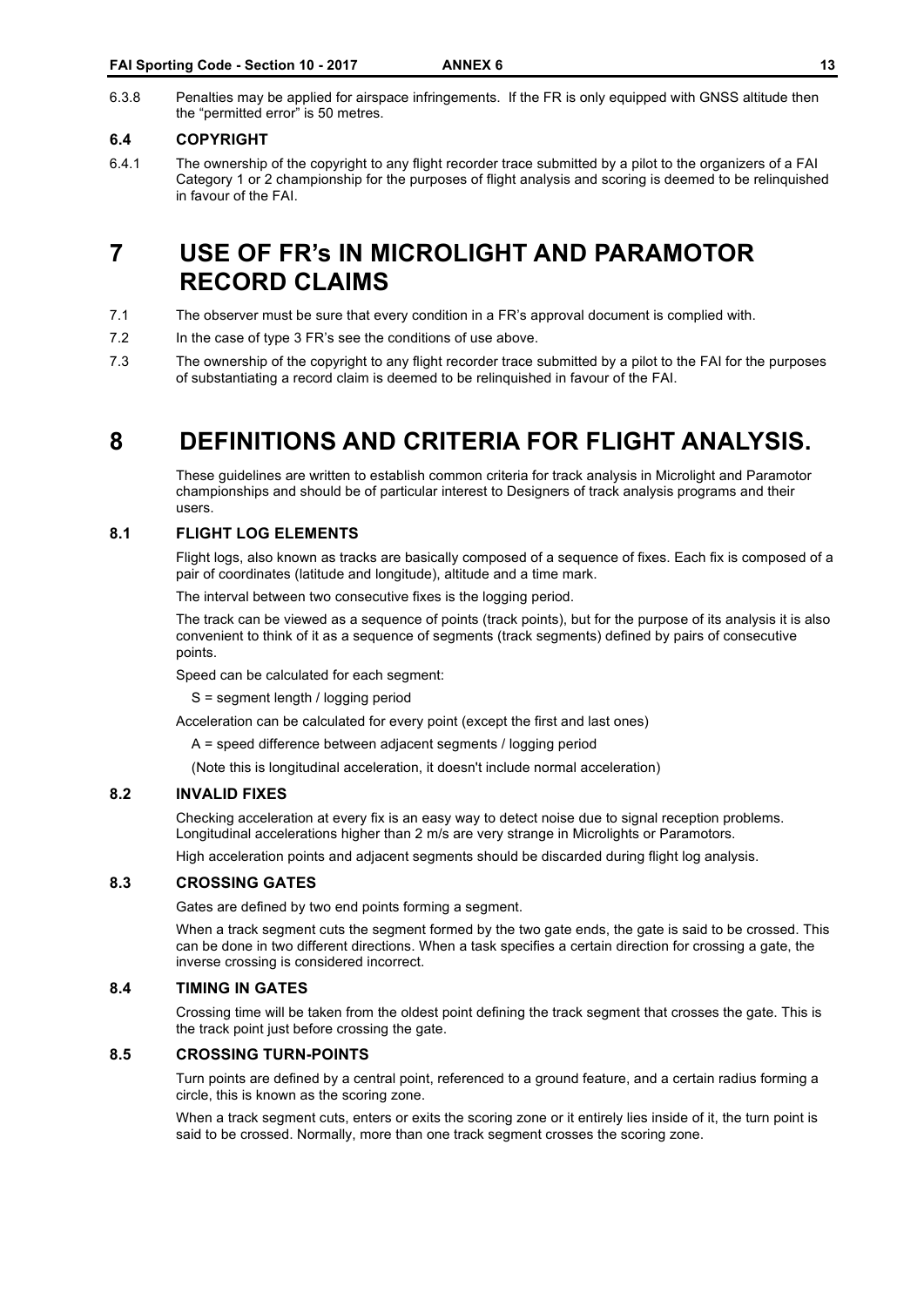The scoring zone radius is a margin to absorb a number of error sources: GPS error when taking the fix by the organization, GPS error when pilot flies over the point, size of the ground feature, cartographic precision.

If a pilot is flying to and from a certain turn-point, and he decides to turn back at some distance before the actual ground feature, he is taking chances. The only way for a pilot to be sure of flying through a turnpoint scoring zone is to fly exactly above the reference ground feature.

#### **8.6 TIMING IN TURN-POINTS**

One of the segments that crosses the scoring zone is nearest to the centre. Crossing time will be taken from the oldest point defining this track segment. This it is the track point just before reaching the nearest distance to the ideal centre of the turn-point.

When crossing time is to be checked against an estimation given by the pilot or calculated by the scoring team, a margin equivalent to the logging period (P) must be applied. If a pilot crosses the turn-point up to P seconds too early or too late, he gets a zero (0) time error in the turn-point. If a pilot crosses the turn-point one more second too early or too late, he gets 1 second error in the turn-point.

The logging period (P) applied above must be the maximum allowed, regardless of the specific logging period used by an individual competitor, to avoid random advantage of some pilots over others. P is currently 5 seconds (A6 2.1.1.3)

#### **8.7 TAKE OFF AND LANDING TIME OR POSITION**

The best method for measuring start or finish times is by using a start or finish turn-points or gates. However, in the case that take-off or landing times or positions are needed, the following procedures can be used:

#### **8.7.1 Classic classes**

- Take-off time: A take-off gate is placed at the end of the take-off deck.

- Landing time: A landing gate is placed at the beginning of the landing deck.

Take-off and landing gates will be defined by a central point obtained from a GNSS fix and sufficient margin on both sides to avoid problems with noise. A total width of 100 m has been proven to be enough.

Basically, the idea is to make measurements while the aircraft has a speed compatible with flight. Otherwise, random measurements are obtained with lower speeds.

#### **8.7.2 Classes PF & PL**

- Take-off: Time or position of the oldest fix in the first segment with a speed compatible with flight, which is maintained in the next segments.

- Landing: Time or position of the oldest fix in the last segment with a speed compatible with flight, which was maintained in the previous segments.

# **9 TESTS FOR ELECTRONIC 'KICK STICK' SENSORS**

These tests are designed so manufacturers understand the requirement, and to be sufficiently simple that any system can be quickly demonstrated to be compliant with the standard at any time, eg before the system is used to measure a task.

#### **9.1 COMPLIANCE**

When automatic devices are used to capture the time or validity of a kick to a slalom pole, the device shall conform to the following standard.

#### **9.2 GENERAL SPECIFICATION**

All tests shall be conducted on a standard FIS (Federation Internationale du Ski) approved slalom pole. (The full specification can be found at *http://www.fis-ski.com/data/document/kipspeze.pdf* )

The device may be internal or external to the pole but it must be arranged such that there is little or no risk of the device injuring the crew or damaging the aircraft whilst an attempt is being made to strike the stick in flight.

Each of the three tests must be made three times from three equally divided directions. At least all nine tests must succeed consecutively but it is expected that in general use it will be reliable enough that there will be no device errors in a typical international championship.

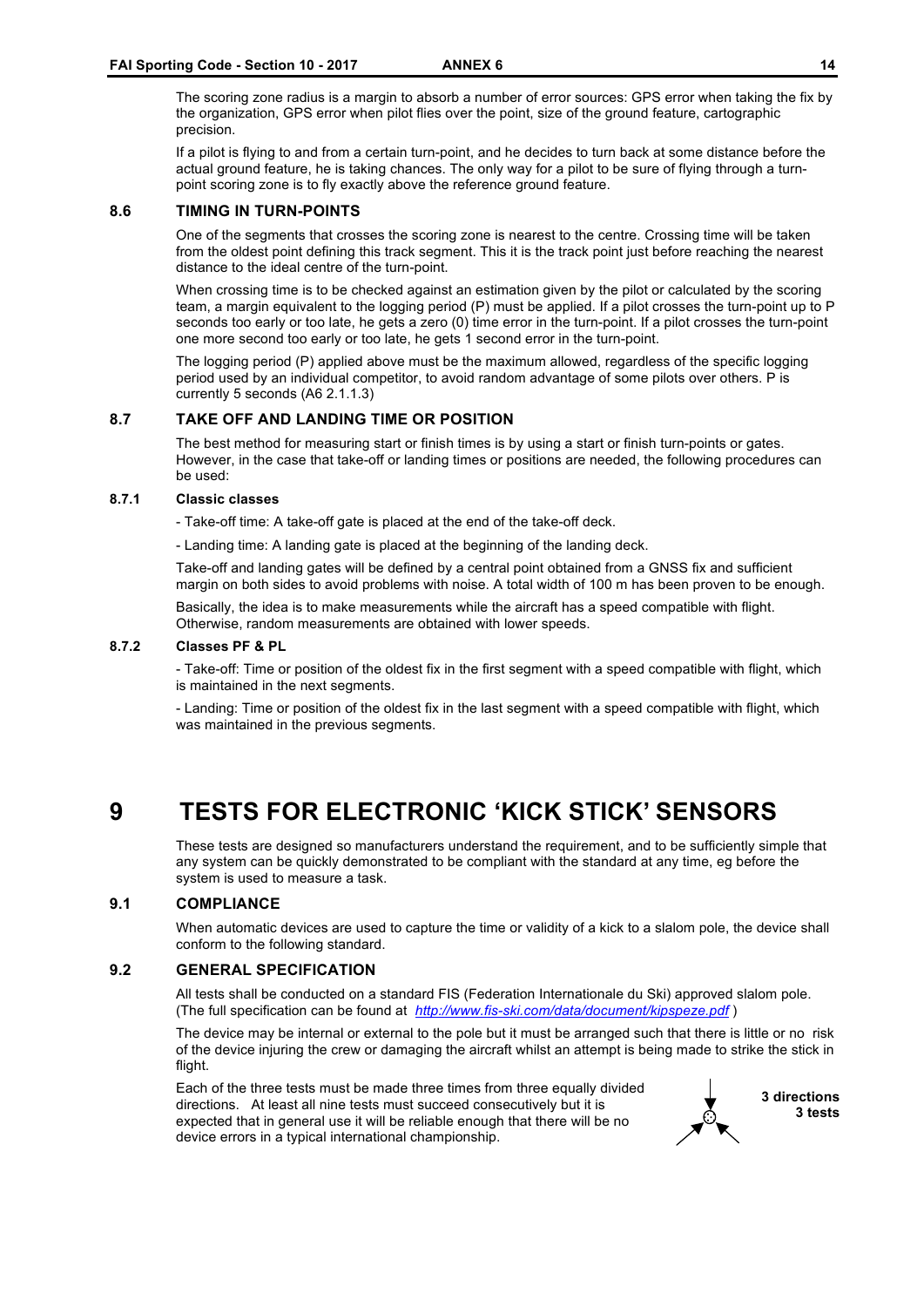#### **9.3 TEST 1: SENSITIVITY**

This is a test to establish that the sensor will reliably register 'the minimum strike' and no further secondary strikes.

A 'cup and ball' device of the stated dimensions is fitted to the slalom pole.

With the pole in a vertical position, the tester pulls the ball away from the pole by holding the short string until it is 30cm from the pole, then releases it from a stationary position to swing and strike the pole. The device must register only the first strike of the ball on the pole.

The 'cup' may be made of any lightweight material of a size which fits reasonably well over the top of the slalom pole, eg an aluminium drinks can cut in half. The 40cm string derives from the centre of the cup to the ball which is a standard tennis ball. A third 30cm string may be fitted to the device as a measure of the distance from the pole that the ball must be released.

#### **9.4 TEST 2: WAVING IN THE WIND**

This is a test to establish that the device will reliably NOT register a 'strike' when the propeller blast of an aircraft passing close by causes the pole to wave around in the wind.

The vertical pole is bent over until the tip is 60cm from the ground; then the pole is released gently.

The device must NOT register any 'strike' on the pole between release and when it comes to rest back in the vertical position.

#### **9.5 TEST 3: MULTIPLE STRIKES**

This is a test to establish that the device will only register the first 'strike' and not secondary ones, eg if the pole is struck sufficiently hard that it subsequently hits the ground one or more times.

The vertical pole is struck with sufficient force by a hard object that it hits the ground after being struck. The first strike must register, the secondary strike(s) on the ground must NOT be registered.



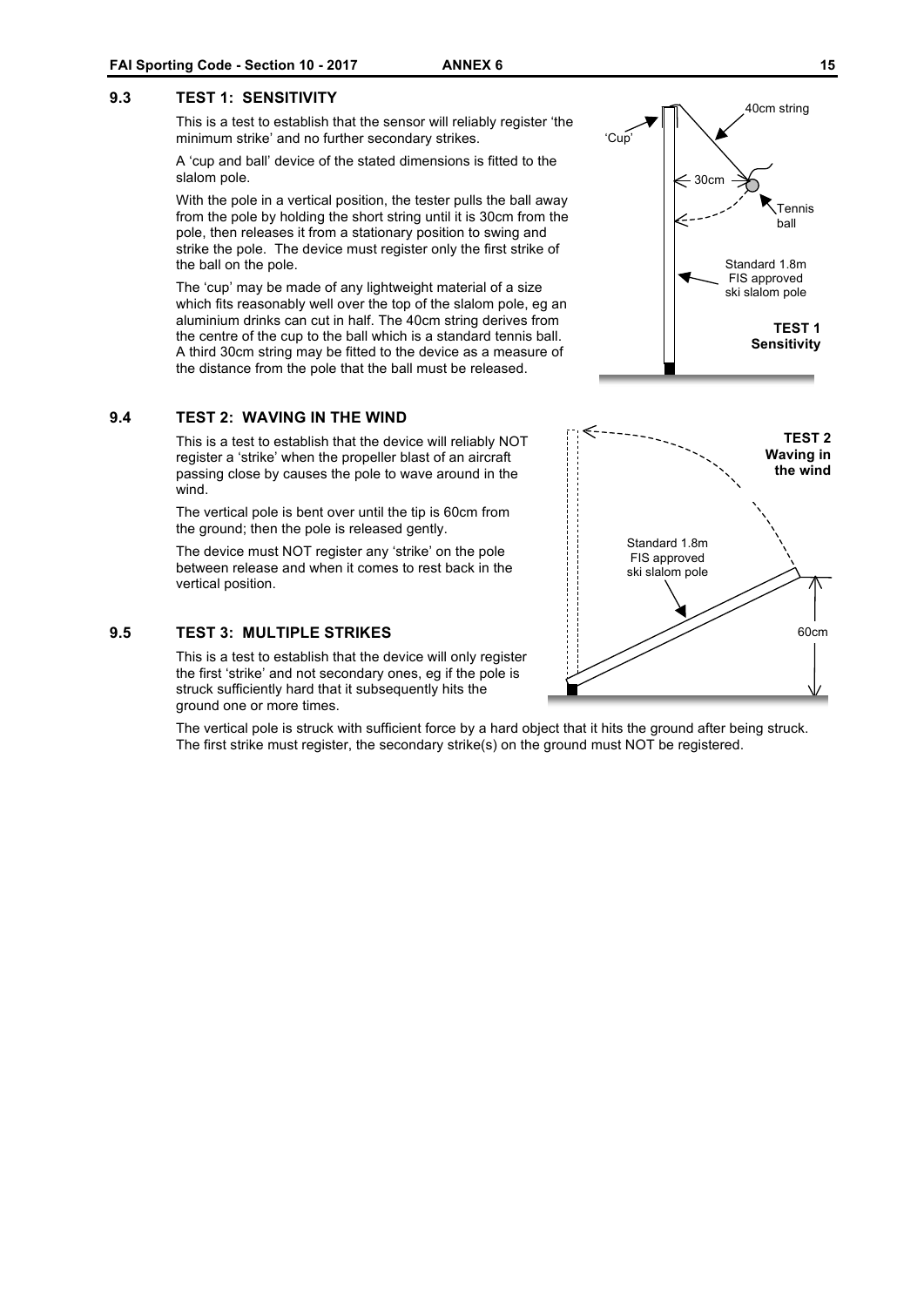# **APPENDIX 1 TO GNSS FR SPECIFICATION**

#### **SAMPLE TEST AND EVALUATION SCHEDULE**

*The following tests may be carried out under the auspices of each member of FRAC. Members may delegate detailed testing and assessment to other experts who are bound by the same confidentiality as FRAC itself. Results, assessments and opinions will be confidential to FRAC members, their advisors and*  to CIMA or FAI officials who may be involved if CIMA or FAI policy may be affected. These tests are not *necessarily all and FRAC reserve the right to carry out any other non-destructive testing where it is deemed relevant to assessing the probable validity of flight data.*

#### **1 GENERAL REQUIREMENTS.**

- The following aspects will be evaluated:
- Ease of operation and reliability in an air sport environment, particularly at large competitions.
- Integrity of data.
- Fix accuracy
- Recording of errors and anomalies
- Security against unauthorised input, output and changes to data
- Failure recovery
- Data transfer and resultant file structure.

#### **2 PHYSICAL INSPECTION OF THE EQUIPMENT**

- 2.1 Quality of construction and components.
- 2.2 Layout and type of components. Susceptibility to inadvertent or deliberate production of invalid flight data. sealing, shielding, access, construction of the recorded flight data processor memory and relation to other components.
- 2.3 Identification: That manufacturer's name, serial number and FR firmware versions are readily accessible.
- 2.4 Use whilst in a Microlight or Paramotor, e.g. methods of attachment to the aircraft and operation while wearing thick gloves.
- 2.5 Crashworthiness: Preservation of flight data after impact, damage or power loss. Safety to the user (excessive weight, sharp edges Etc).
- 2.6 User documentation. Adequately explains the proper use of the equipment and it's limitations e.g. antenna positioning, satellite acquisition, memory capacity, resetting Etc.

#### **3 SYSTEM ACCURACY AND RECORDING CAPABILITY**

#### **3.1 Ground Tests.**

Several ground runs of the equipment will be made. Runs of up to 12 hours may be undertaken in order to check, amongst other things, memory capacity for long flights. Accuracy will be recorded over surveyed ground positions. Operation of the PEV button.

- 3.1.1 Temperature of the equipment may be varied during the test runs between +40C and -20C, depending on facilities available to the tester.
- 3.1.2 The pressure-altitude recording system (if fitted) will be calibrated using standard procedures for barograph calibration and a calibration chart will be produced. (See IGC-FR-TS)

#### **4.2 Flight Tests.**

Flight tests will be made in several types of Microlight and Paramotor.

- 4.2.1 Accuracy. Flights will take place either on accurately-recorded routes or over accurately-surveyed points and/or in aircraft fitted with known GNSS FR equipment used as a "control". Flight data will be compared between the output of a control GNSS device and the equipment under test.
- 4.2.2 Manoeuvring flight. Tests will be carried out in manoeuvring flight to check for anomalies. FRs will be tested under rapid pitch, roll and turn, and also at extreme attitudes and in high-G situations. The possibility of "throwing forward" fixes by turning rapidly after a high speed run, will also be assessed.
- 4.2.3 Pressure altitude recording. Tests will be made on the barograph function. (if fitted).

#### **5 SECURITY**

- 5.1 General. Tests will be made to assess the susceptibility of the equipment as a whole to corruption of the recorded flight data by inadvertent or deliberate means.
- 5.2 Minimum standard. The minimum standard is a positive identification that the case of the FR has not been opened and that it is impossible to extract any flight information from the FR whilst it is recording either through a built-in display or connection to an external device.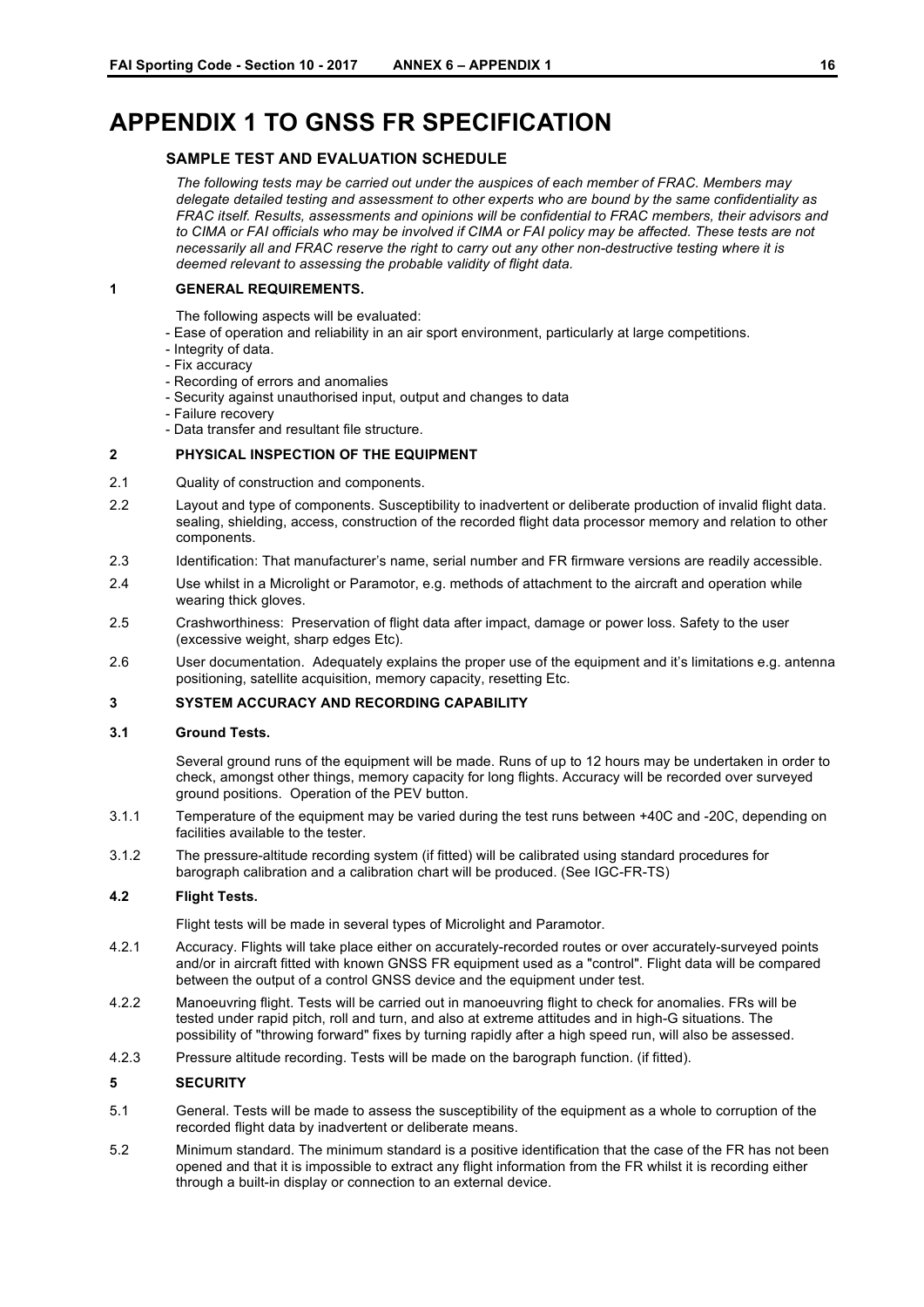5.3 Security protection and procedures before and after flight, and the role of OOs, will be assessed.

#### **6 POWER SOURCE.**

Measurements of battery life under different conditions of charge and temperature will be made. A set of fully charged batteries must sustain the device for at least 5 hours and misleading results must not be produced as voltage falls. If there is a significant problem it may be necessary to introduce a LOV code. (See IGC-FR-TS)

#### **7 ELECTROMAGNETIC INTERFERENCE.**

Susceptibility to Electromagnetic Interference (EMI) will be assessed to the current European requirements. FR function must be resistant to levels of EMI that could be experienced in Microlight and Paramotor flight, eg engine magneto noise, VHF radio and mobile phone transmissions.

#### **8 TRANSFER SOFTWARE.**

Tests will be made to check the speed, reliability and ease of use of the transfer software in the hands of an inexperienced operator.

- 8.1 Program features: Checks will be made to ensure that the options, file-naming protocol and transformation options are presented exactly in conformance with the CIMA standard and that any data-transformation calculations are correct.
- 8.2 File format: Checks will be made to ensure the file format is precisely in accordance with the CIMA standard.
- 8.3 Documentation: Documentation (or ideally source-code) of the transfer software must be included explaining any mathematical conversions or other transformations made by the software.